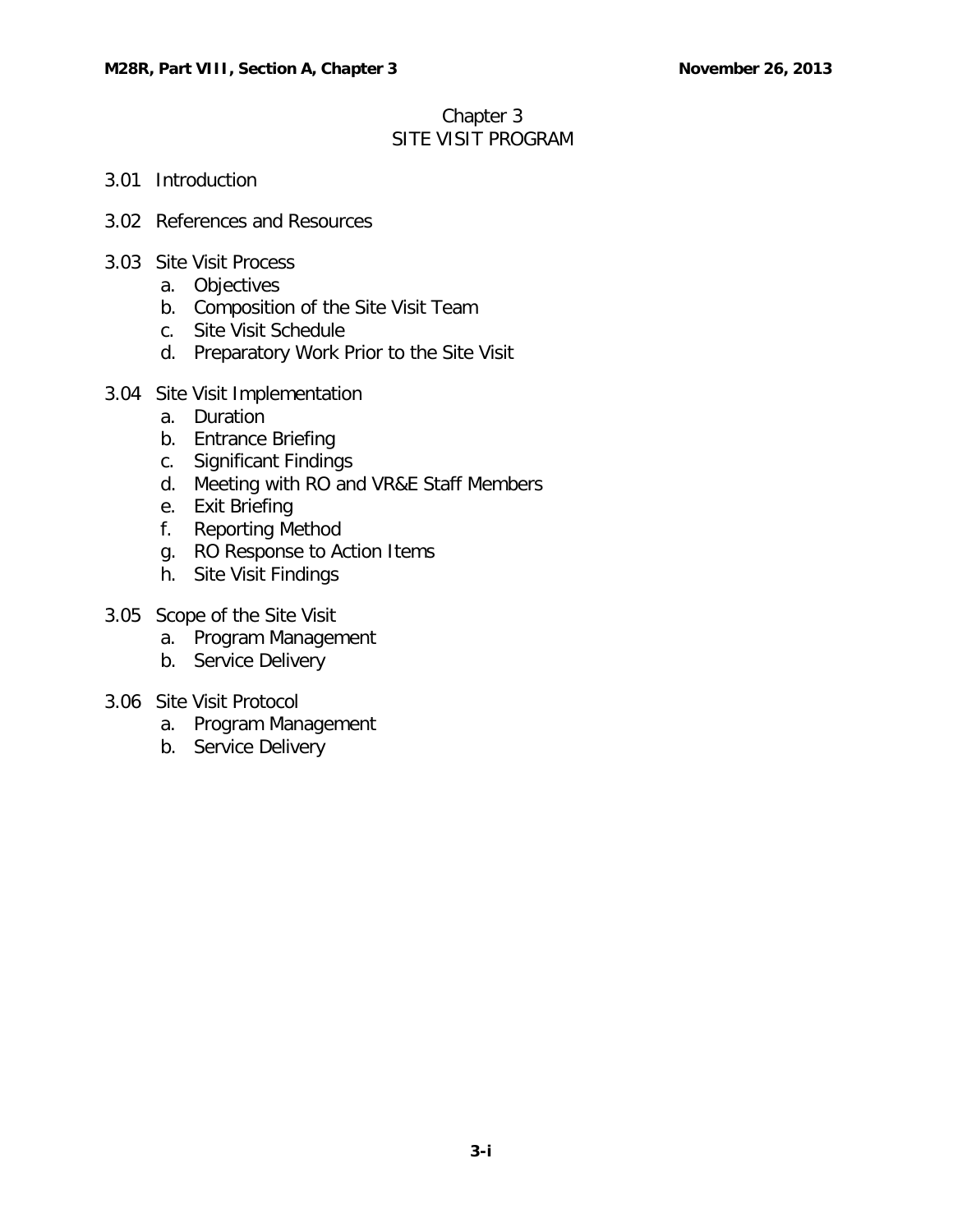#### Chapter 3 SITE VISIT PROGRAM

#### <span id="page-1-0"></span>3.01 Introduction

The VR&E Site Visit is an oversight function conducted in the Vocational Rehabilitation and Employment (VR&E) Division in each Regional Office (RO) to ensure provision of services to Veterans and their dependents is consistent with laws which are set forth in regulations, manuals, circulars, program policies and other directives.

VR&E Service conducts site visits to evaluate the following:

- Program management and operational processes for accuracy
- Consistency in service delivery, program integrity and vulnerabilities to waste, fraud and abuse of benefits
- Best practices, strengths and areas for improvement
- Implementation of systematic analyses of operations
- Other concerns or issues of special interest

The site visit focuses on assurance of appropriate rehabilitation outcomes and accuracy, enhancement of program integrity, improvement of quality in service delivery and consistency of field practices.

<span id="page-1-1"></span>3.02 References and Resources

| Law:         | Public Law 106-117, The Veterans Millennium Health Care<br>and Benefits Act<br>38 United States Code (U.S.C.) 3697 |
|--------------|--------------------------------------------------------------------------------------------------------------------|
| Regulations: | 38 Code of Federal Regulations (CFR) 21.60                                                                         |
| Websites:    | www.arnet.gov/far                                                                                                  |

#### <span id="page-1-3"></span><span id="page-1-2"></span>3.03 Site Visit Process

a. Objectives

The VR&E site visit is an oversight function, which aims to accomplish the following:

• Identify program deficit trends.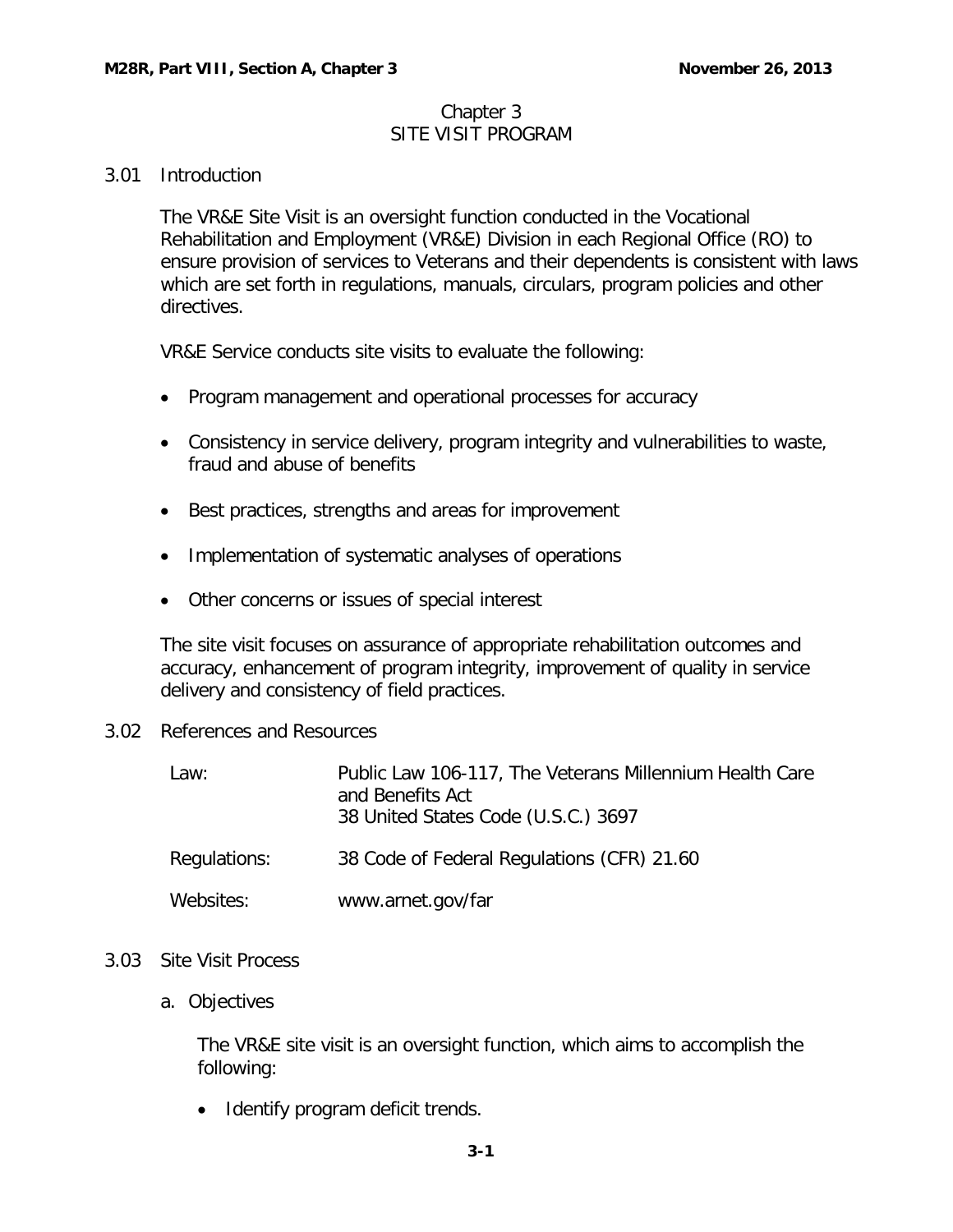- Identify good management practices and effective local procedures that are appropriate for consideration for nationwide adoption.
- Provide clarifications, recommendations and assistance to ROs in improving and/or correcting identified deficiencies.
- Develop a self-assessment tool for each office using the site visit model.
- Ensure consistency in ROs' processes and practices.
- Foster effective relationships with the local offices.
- <span id="page-2-0"></span>b. Composition of the Site Visit Team

Staff members of the VR&E Systematic Technical Accuracy Review (STAR) Team conduct the site visits. Responsibilities of the Team also include conducting STAR Reviews and administering the Regional Office QA Review program.

Additional members such as VR&E Service staff or VR&E Officers (VREOs) may be added for special site visits, as the need arises.

<span id="page-2-1"></span>c. Site Visit Schedule

Approximately twenty ROs are scheduled for site visits each fiscal year. An established selection process using specific criteria is used to identify offices with best practices or problematic issues. Selection is also based on the time of the most recent visit and a transition to new VR&E Officer.

The schedule for each fiscal year is posted on the VR&E Intranet website.

<span id="page-2-2"></span>d. Preparatory Work Prior to the Site Visit

Prior to the site visit, data is collected and analyzed to determine potential areas of concern and particular interest. Results from other audits conducted by other offices are also reviewed. This approach allows the Site Visit Team to conduct a comprehensive evaluation of the office's program management and service delivery.

1. Data Sources

Available and most recent, generally within the past 12 month period, data elements are reviewed. These include, but are not limited to, the following:

- Scores for the performance measures and management data
- National and local Quality Assurance (QA) review results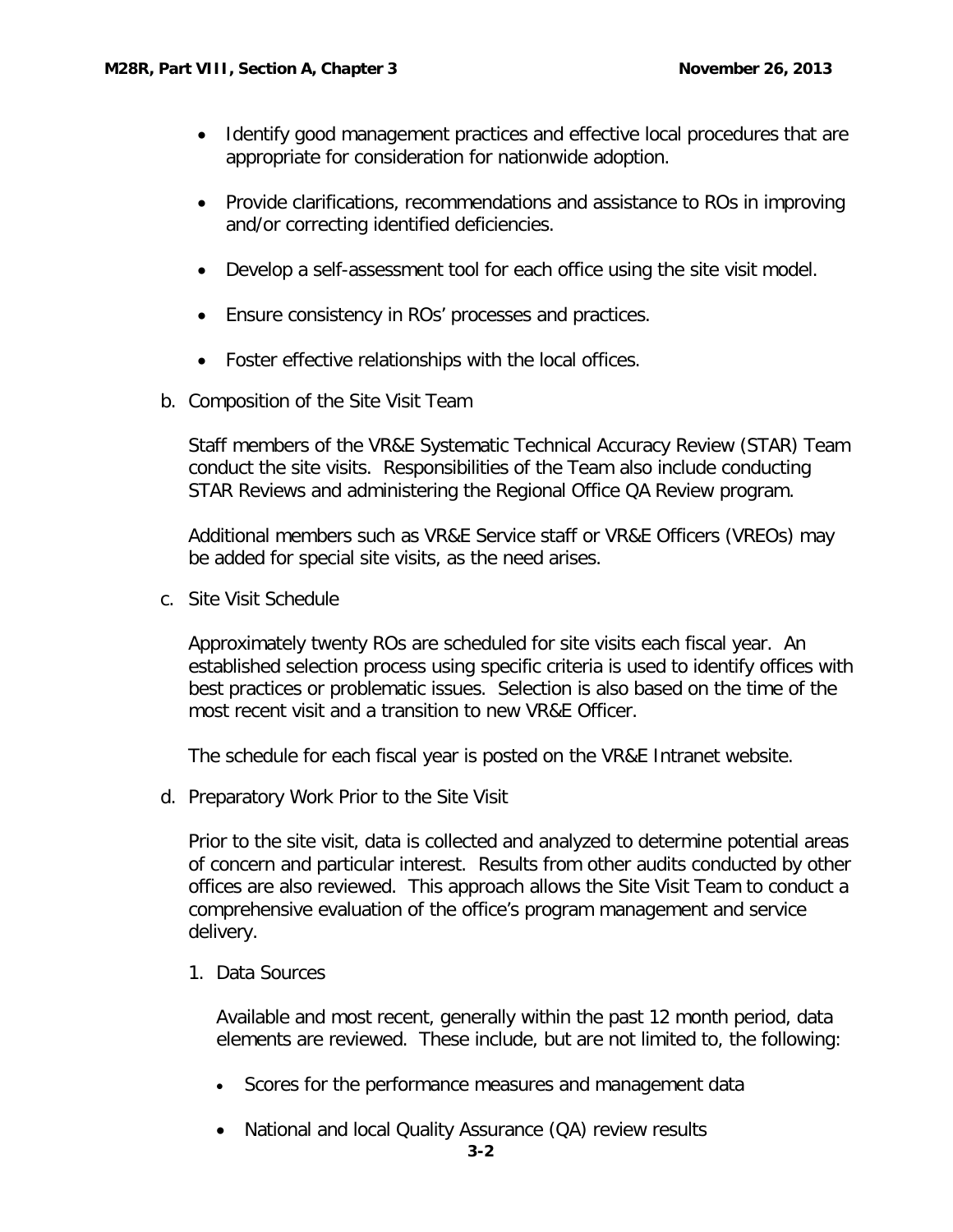- Corporate Case Management Information System (Corporate WINRS [CWINRS]) data, including contracting information, voucher processing, Financial Management System (FMS) data and case management information
- Combined Assessment Program (CAP) results conducted by the Office of Inspector General (OIG)
- Financial Management Review results conducted by the Financial Management Assurance Service (FMAS)
- Quarterly Management Briefings
- Systematic Analysis of Operations (SAO) reports
- Resource Allocation Model
- Monthly Operations Reports
- VR&E Intranet Reports
- QA Reports
- 2. Case Reviews
	- (a) Purpose of Case Reviews

Case reviews are conducted to closely examine specific areas that are not included in the QA reviews and to further validate the office's QA findings. The reviews also verify that the processes and procedures are within the specified regulatory guidelines.

(b) Case Selection

Cases are selected and reviewed prior to the site visit. The case selection is based on random sampling and results of data analyses with potentially out-of-line situations, such as cases maintained in a specific status for extended periods, and/or particularly low scores resulting from the QA reviews.

Additional case reviews may be conducted on-site based on potential findings for deficiency.

(c) Requesting Cases for Review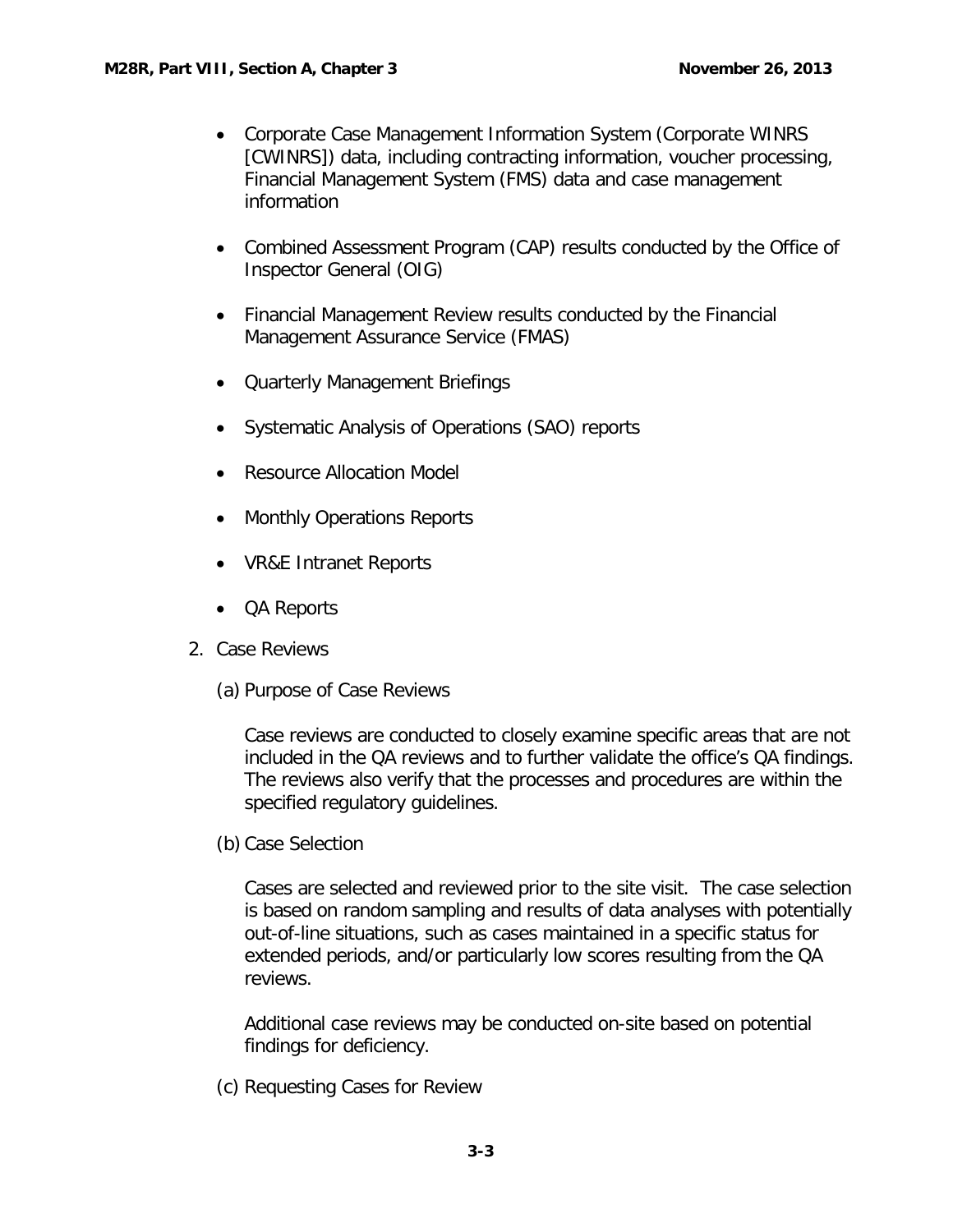Cases for review are requested through a formal notification via email from the QA mailbox to the RO's mailbox about thirty days prior to the scheduled site visit.

- <span id="page-4-1"></span><span id="page-4-0"></span>3.04 Site Visit Implementation
	- a. Duration

The site visit is normally conducted within five workdays.

<span id="page-4-2"></span>b. Entrance Briefing

The visit commences with an entrance briefing on the first day of the site visit with the RO management, which includes the Director, Assistant Director, VREO and Assistant VREO.

<span id="page-4-3"></span>c. Significant Findings

Any findings of major significance are discussed with the Director and the VREO at the time they are identified.

<span id="page-4-4"></span>d. Meeting with RO and VR&E Staff Members

Meetings are scheduled with the RO staff such as the Information Security Officer (ISO), Support Services, Disabled Veteran Outreach Program (DVOP) representative (if assigned in the office), Contract Officer, etc. The purpose of the meetings is to obtain information regarding the RO's overall processes and operations.

Additionally, a segment of the site visit is reserved for a meeting with the VR&E staff members for a question-and-answer session and/or training session.

<span id="page-4-5"></span>e. Exit Briefing

The visit concludes with an exit briefing with the RO management, VR&E Service, Office of Field Operation (OFO) and Area Office on preliminary findings. A written report may not be provided at that time.

<span id="page-4-6"></span>f. Reporting Method

The VR&E Service develops an Executive Summary and a Final Site Visit Report. The protocol for issuing these reports is as follows:

1. Executive Summary

The Executive Summary is submitted to the Office of the Under Secretary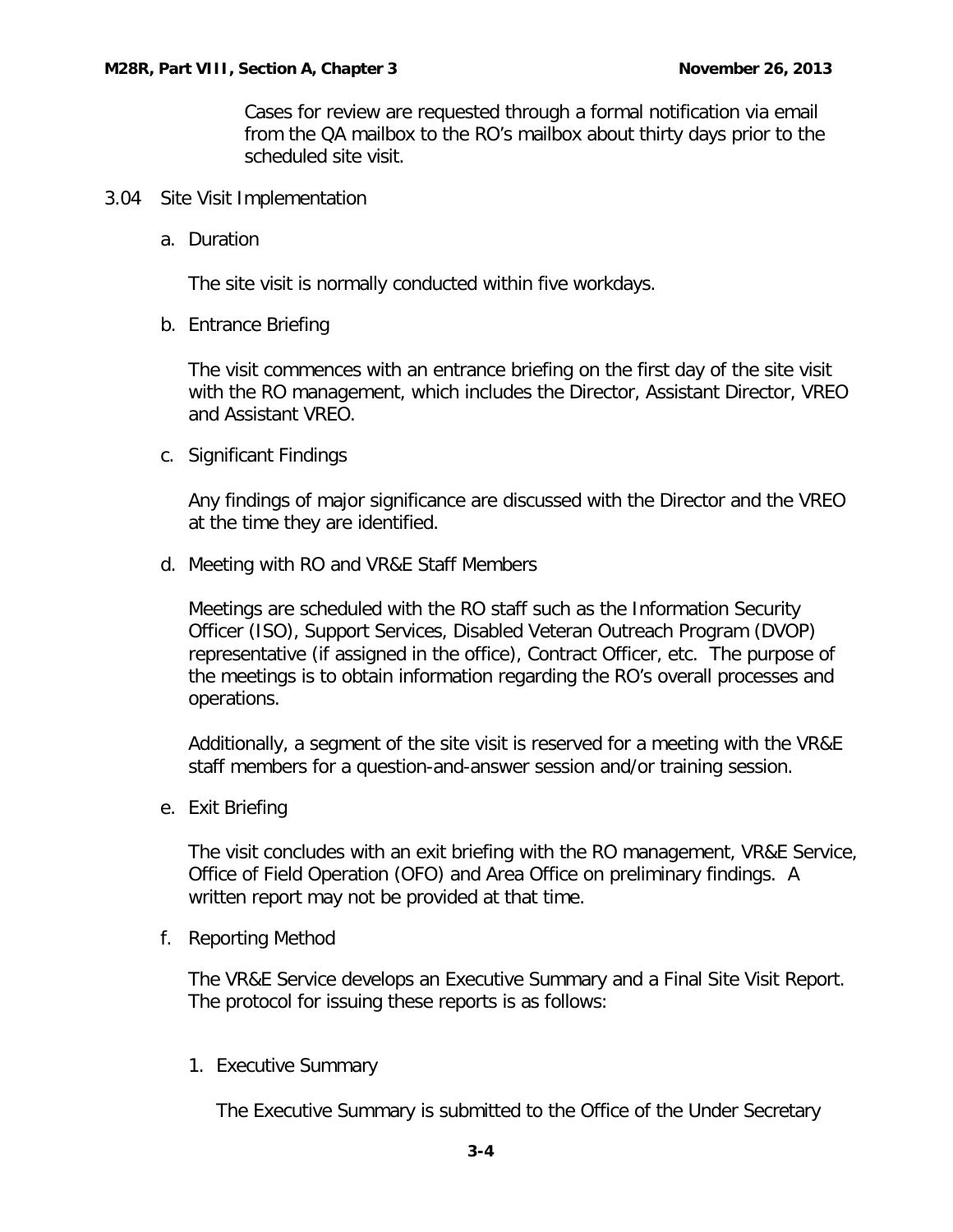within ten workdays of completion of the site visit. The Executive Summary provides a synopsis of findings and potential recommendations.

2. Final Survey

The Final Survey Report is submitted to the Office of the Under Secretary and OFO within thirty calendar days of completion of the site visit. The final report provides details of findings and the required action items for areas that need improvement.

<span id="page-5-0"></span>g. RO Response to Action Items

The RO is provided thirty calendar days from the time of receipt of the final report to respond to all action items. The RO response will include a plan for each action item and specific dates of completion. Responses are submitted in a memorandum through the RO Director to the Director of VR&E Service.

A follow-up contact with the RO will be conducted to ensure that all required action items are completed three months after the notification date of the RO's response to the action items.

<span id="page-5-1"></span>h. Site Visit Findings

Best practices identified during the site visits are communicated quarterly to all ROs via email from the QA mailbox to the RO's mailbox.

When recurring issues from different offices are found during the site visits, VR&E Service may issue policy clarification letters to all ROs.

#### <span id="page-5-3"></span><span id="page-5-2"></span>3.05 Scope of the Site Visit

a. Program Management

Program Management is assessed for the overall effectiveness of the VR&E Division management and operations. The review focuses on the following:

- Internal controls
- Fiscal and contracting activities
- Physical location and accessibility
- Workload management and staffing
- National and local QA review results
- Information Technology (IT) support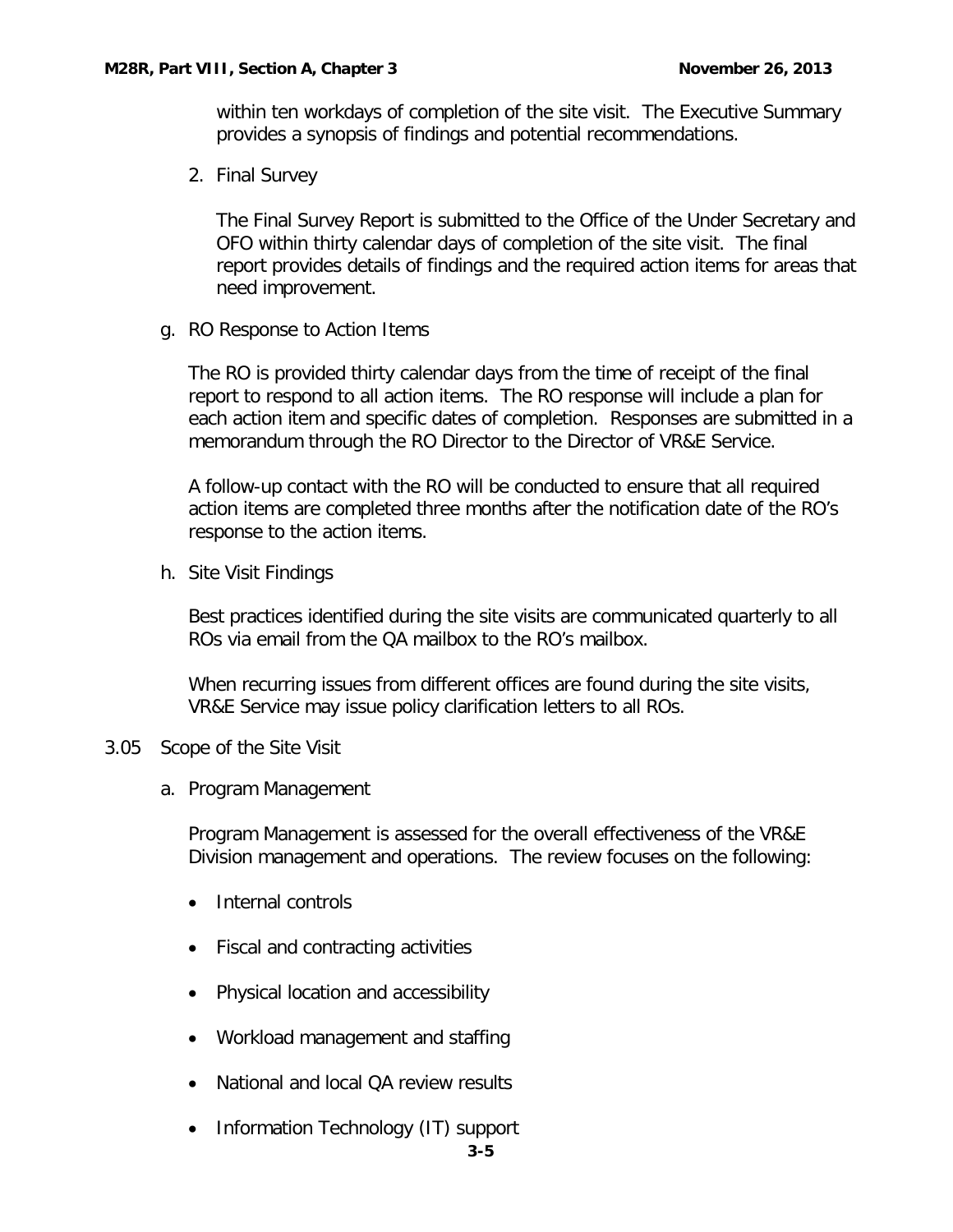<span id="page-6-0"></span>b. Service Delivery

This area is assessed for the office's overall processes and procedures for delivering quality and timely services to the Veterans. The review focuses on the following:

- Entitlement determinations
- Case management services
- Fiscal payments
- Appellate services
- Case closures

Case reviews are also conducted for this section to verify that appropriate processes and procedures are being followed in the administration of the Chapter 31 benefits.

<span id="page-6-1"></span>3.06 Site Visit Protocol

The Site Visit Protocol provides the specific areas for review, data sources and methodology.

- <span id="page-6-2"></span>a. Program Management
	- 1. VR&E Division Overview

This section specifies the period for the scheduled visit and identifies the Site Visit team members. It also includes a brief work-related background of the RO Director and Assistant Director, which are routinely obtained from the Director's Trip pack and personal interviews.

2. Facility

This section focuses on the following:

- Physical layout of the office
- Conduciveness for counseling and physical accessibility to Veterans
- Protection of the Veterans' Personally Identifiable Information (PII)
- Counseling/Evaluation/Rehabilitation (CER) folders.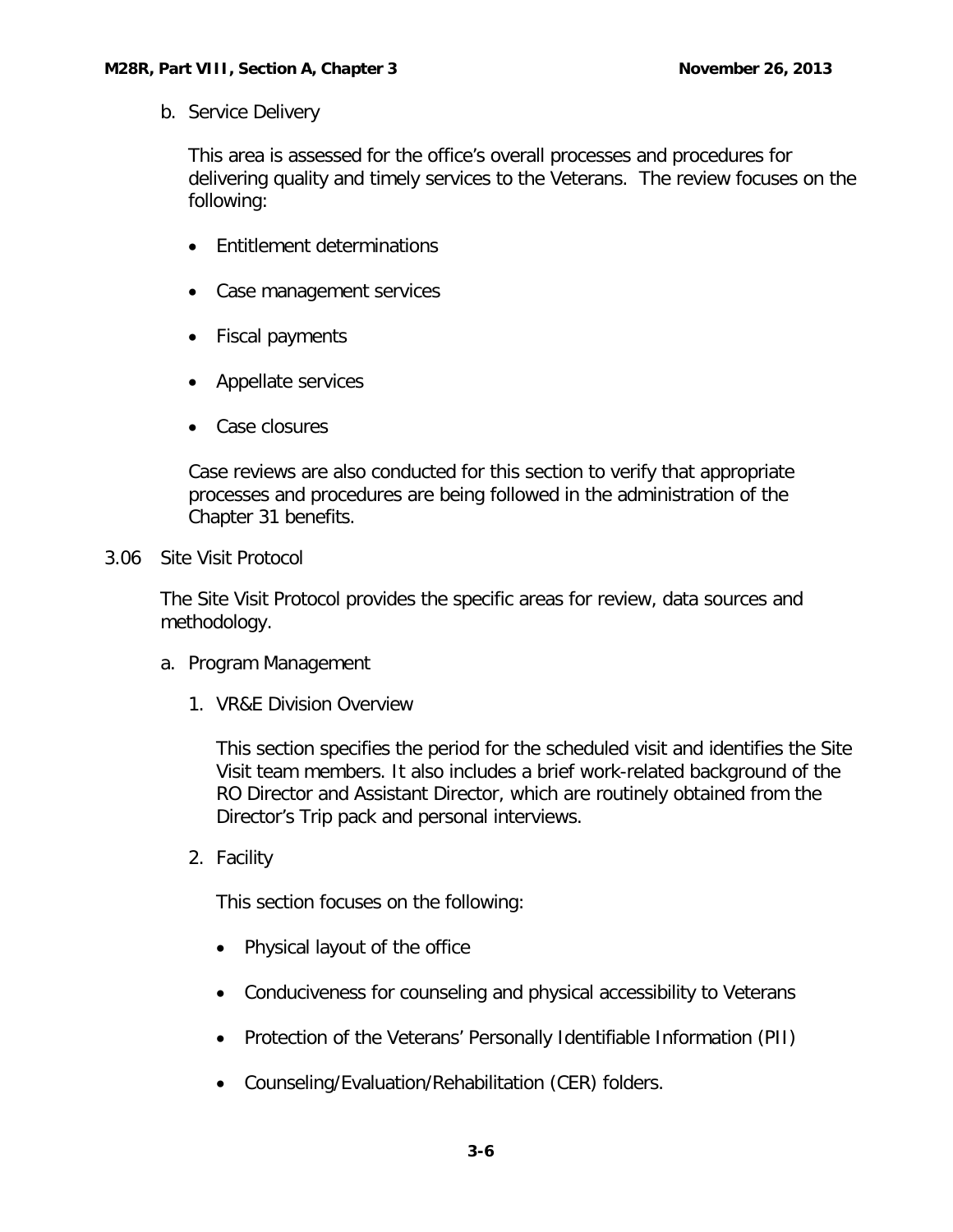| <b>Review Elements</b>                                                                                        | Method                                                                                                                  |
|---------------------------------------------------------------------------------------------------------------|-------------------------------------------------------------------------------------------------------------------------|
| Is the office accessible to individuals with<br>disabilities?                                                 | Walk through the office and<br>observe its physical layout.                                                             |
| Are parking spaces available for<br>Veterans?                                                                 | Check for available for public<br>and handicap parking.                                                                 |
| Does the office provide adequate privacy<br>for counseling?                                                   | Check if rooms used for<br>counseling provide privacy.                                                                  |
| Is the division organized to facilitate<br>functional activities and reception of<br>clients?                 | Observe if there is adequate<br>space provided for receiving<br>visitors.                                               |
| Is the staff provided with personal<br>computers and equipment necessary to<br>perform their particular jobs? | Check employee work areas.                                                                                              |
| Are sensitive records securely protected?                                                                     | Check sensitive records are<br>filed in locked cabinets or<br>drawers.                                                  |
| Is there a testing room? If yes, is the<br>room equipped adequately?                                          | Check testing room.                                                                                                     |
| Is the Job Resource Lab (JRL) equipped<br>adequately and used effectively?                                    | Check JRL and Log-in sheet<br>and discuss use of the JRL<br>with the VREO and<br><b>Employment Coordinator</b><br>(EC). |

## 3. Staffing

This topic focuses on the division's organizational structure, utilization of staffing resources and workload management.

Data Sources: VR&E Intranet Report (National Workload Summary, RO Workload Summary); CWINRS Workload Summary Report; CWINRS Reports, Division Organizational Chart, Personnel Records (Performance Standards; Position Descriptions)

| <b>Review Elements</b>                                                                      | Method                                                                                 |
|---------------------------------------------------------------------------------------------|----------------------------------------------------------------------------------------|
| Is the size and organization of staff<br>consistent with the division workload?             | Review the division's<br>organizational chart for staff<br>configuration and strength. |
| Is there adequate administrative support<br>to accomplish all of the program<br>activities? | Compare station staffing with<br>other ROs of comparable size<br>and composition.      |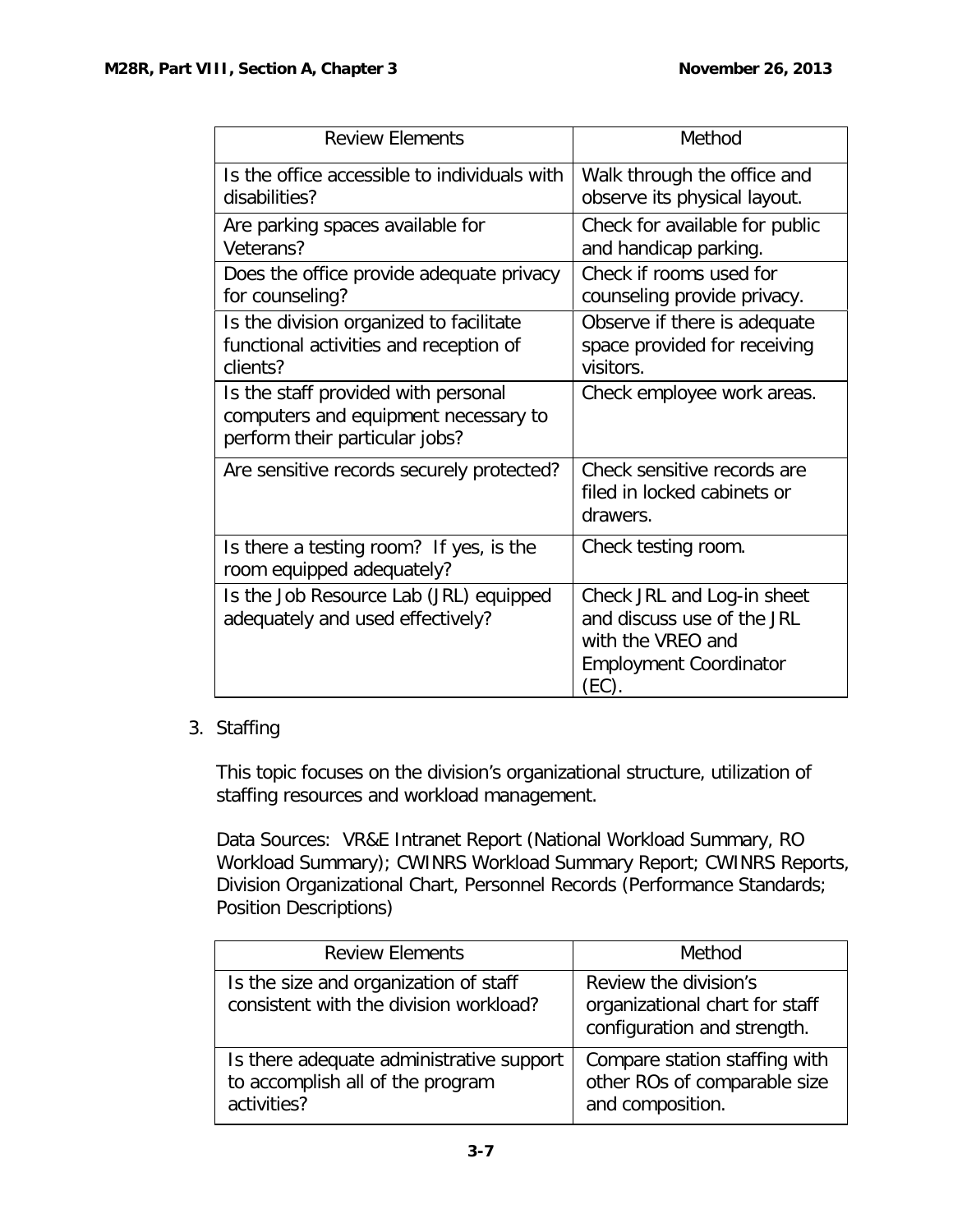| <b>Review Elements</b>                                                                                                                                                                  | Method                                                                                  |
|-----------------------------------------------------------------------------------------------------------------------------------------------------------------------------------------|-----------------------------------------------------------------------------------------|
| Are position descriptions and<br>performance standards properly<br>developed and maintained?                                                                                            | Review performance<br>standards and position<br>descriptions on file for each<br>staff. |
| Are there Counseling Psychologists (CP)<br>assigned to the office? If yes, how is the<br>workload distributed between the CPs<br>and the Vocational Rehabilitation<br>Counselors (VRC)? | Discuss caseload distribution<br>with the VREO.                                         |
| If VRCs and CPs manage specialized<br>caseloads, how does this impact division<br>workload management?                                                                                  | Discuss workload<br>management with VREO.                                               |
| What are the responsibilities for the EC<br>in the office?                                                                                                                              | Discuss job duties with EC and<br>with VREO.                                            |
| Is there a DVOP representative assigned<br>to the office?                                                                                                                               | Discuss job functions with the<br>DVOP representative and the<br>VREO.                  |
| Are employment services contracted?                                                                                                                                                     | Discuss contracting activities<br>for employment services with<br>the VREO              |

4. Out-Based Sites

This section focuses on the division's out-based offices including geographic locations and supervision of out-based staff members.

| <b>Review Elements</b>                                                                                                                                            | Method                                                                                |
|-------------------------------------------------------------------------------------------------------------------------------------------------------------------|---------------------------------------------------------------------------------------|
| Describe the out-based office.                                                                                                                                    | Visit or discuss office locations with<br>VREO.                                       |
| Are out-based sites strategically<br>located to insure all Veterans are<br>reached?                                                                               | Review Geographic Estimate Report<br>for Veteran population within the<br>$area(s)$ . |
| Are out-based sites properly<br>staffed?                                                                                                                          | Discuss out-based staffing with<br>VREO.                                              |
| Are out-based offices provided with<br>necessary support tools and<br>equipment, e.g., internet access,<br>T1-line/VPN account to connect to<br>CWINRS/BDN, etc.? | Interview VREO and out-based staff<br>regarding equipment support and<br>resources.   |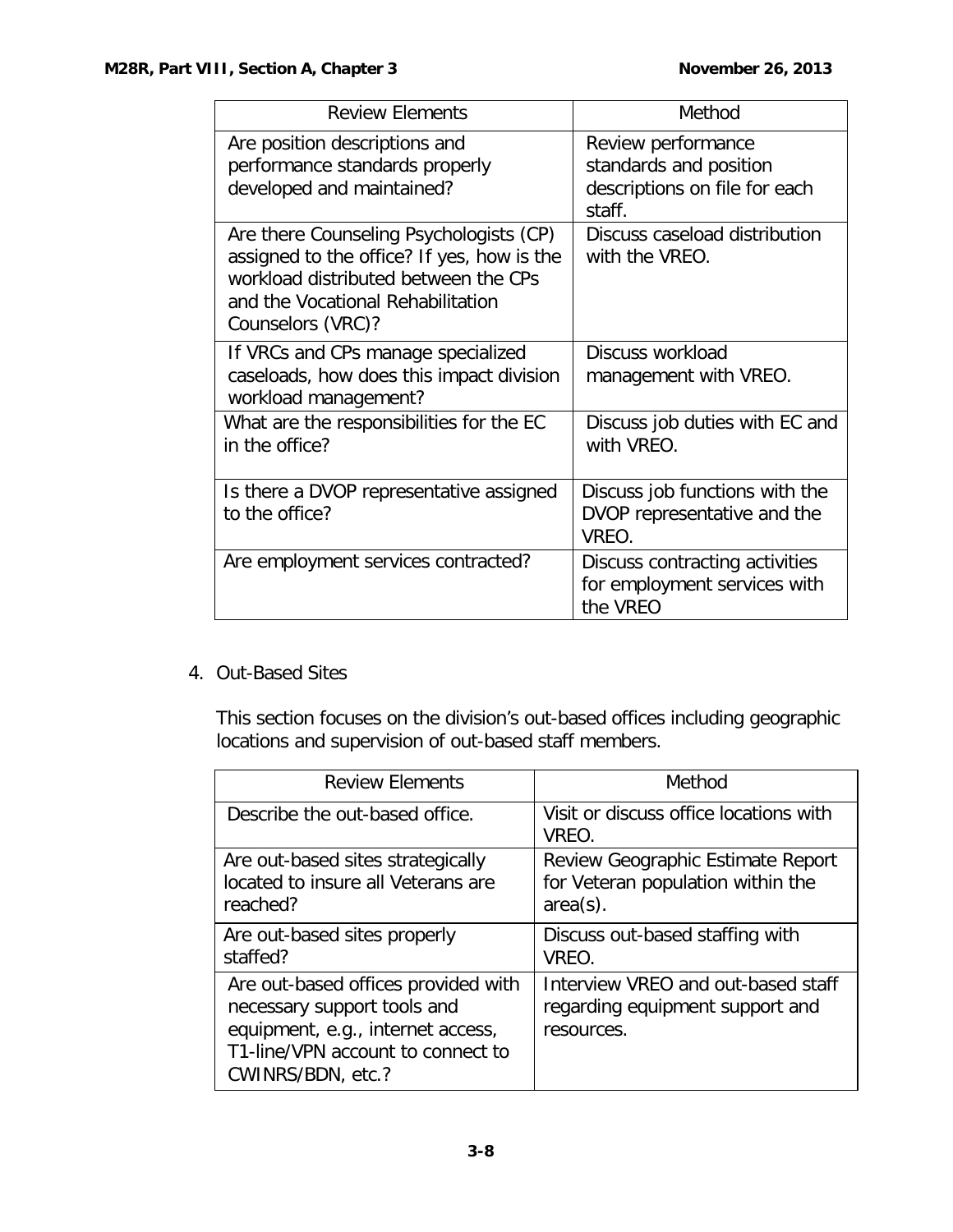| <b>Review Elements</b>                                                                                                    | Method                                                                                                                                                        |
|---------------------------------------------------------------------------------------------------------------------------|---------------------------------------------------------------------------------------------------------------------------------------------------------------|
| Is implementation of policies and<br>procedures consistent with those<br>implemented in the regional<br>office?           | Interview out-based staff and VREO<br>regarding consistencies in<br>implementation of policies and<br>procedures. Discuss participation in<br>staff training. |
| Does an effective and ongoing<br>relationship exist between the<br>out-based staff and management<br>and staff in the RO? | Interview out-based and RO staff and<br>VREO regarding participation in staff<br>meetings and out-based requests for<br>support and assistance.               |

# 5. Training

This section focuses on staff competency to ensure that ongoing training and development is provided to the staff engaged in providing rehabilitation services to the Veterans.

| <b>Review Flements</b>                                                                                 | Method                                                                                        |
|--------------------------------------------------------------------------------------------------------|-----------------------------------------------------------------------------------------------|
| Is the training plan for the current fiscal<br>year completed?                                         | Review the division's training<br>plan and schedule. Obtain<br>copies of the training agenda. |
| Does the office conduct regular training                                                               | Review the division's training                                                                |
| sessions? How often?                                                                                   | plan and schedule.                                                                            |
| Does the division's training plan include                                                              | Review the division's training                                                                |
| professional and technical staff                                                                       | plan and schedule for inclusion                                                               |
| development on issues, such as policy and                                                              | of policy changes and                                                                         |
| procedural changes and implementation?                                                                 | implementation.                                                                               |
| How do the out-based staff members                                                                     | Discuss division training with                                                                |
| participate in the division training?                                                                  | VREO and out-based staff.                                                                     |
| Does the division have adequate access                                                                 | Examine training room(s) and                                                                  |
| to training rooms and equipment?                                                                       | equipment.                                                                                    |
| How are new staff members trained? Is<br>there a formalized training program for<br>new staff members? | Discuss with VREO and<br>interview new employees.                                             |
| Are professional training activities                                                                   | Discuss developmental                                                                         |
| encouraged, and training opportunities                                                                 | activities with staff members                                                                 |
| provided to the staff?                                                                                 | and VREO.                                                                                     |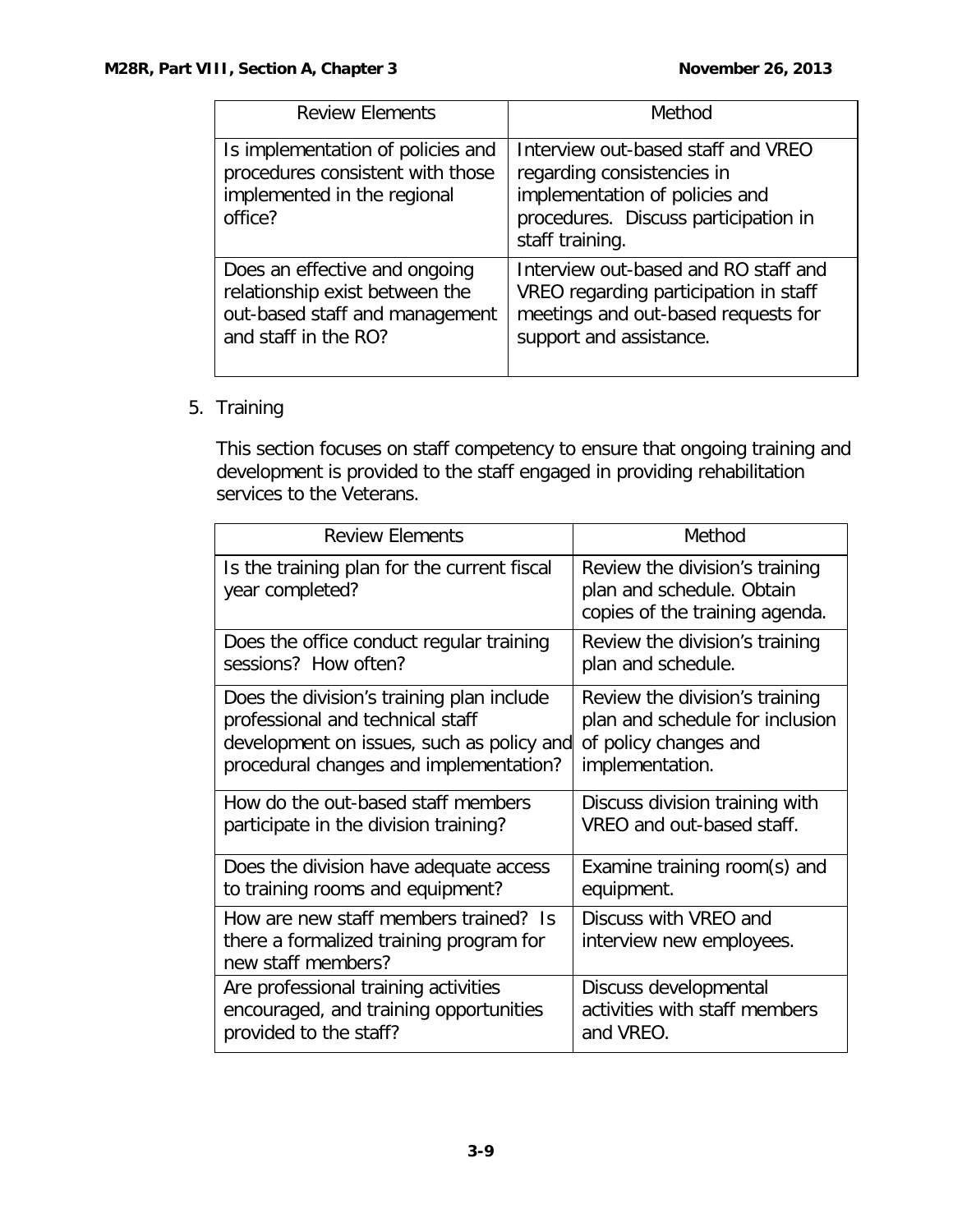| <b>Review Elements</b>                                                                                                                                                              | Method                                                               |
|-------------------------------------------------------------------------------------------------------------------------------------------------------------------------------------|----------------------------------------------------------------------|
| Is a Talent Management System (TMS)<br>Coordinator assigned in the Division to<br>monitor all training requirements are<br>completed? How is non-compliance to<br>training managed? | Discuss assigned duties with<br>VREO and TMS Coordinator, if<br>any. |

#### 6. Quality

This section focuses on quality of rehabilitation services as measured by the local and national Quality Reviews.

Data Sources: VR&E QA Website, QA Review Results Analysis (Attachment: QA Corrective Actions Report), Maximum Rehabilitation Gain (MRG) Review Results Analysis for each session for Fiscal Year To Date (FYTD) and previous Fiscal Year (FY).

| <b>Review Elements</b>                                                                                          | Method                                                                                          |
|-----------------------------------------------------------------------------------------------------------------|-------------------------------------------------------------------------------------------------|
| Are local QA reviews conducted                                                                                  | Review Intranet website for                                                                     |
| regularly?                                                                                                      | Review of Quality.                                                                              |
| Are local QA Reviews properly entered                                                                           | Review FYTD and previous FY                                                                     |
| into the OA website?                                                                                            | local validation reports.                                                                       |
| Are QA review results used to assess<br>program deficient trends?                                               | Review management reports<br>to determine if OA review<br>results are analyzed and<br>utilized. |
| Are corrective actions completed when                                                                           | Review files for the corrective                                                                 |
| identified during the local and national                                                                        | actions and RO Corrective                                                                       |
| OA reviews?                                                                                                     | Action Report.                                                                                  |
| Is training conducted for significant or<br>recurring issues found during the local<br>and national QA reviews? | Review the division's training<br>plan and schedule.                                            |

#### 7. Internal Control

This section focuses on program and data integrity and oversight of the division via reports and briefings. It examines how information in these reports and briefings are utilized in the division's strategic planning.

Data Source: Management Reports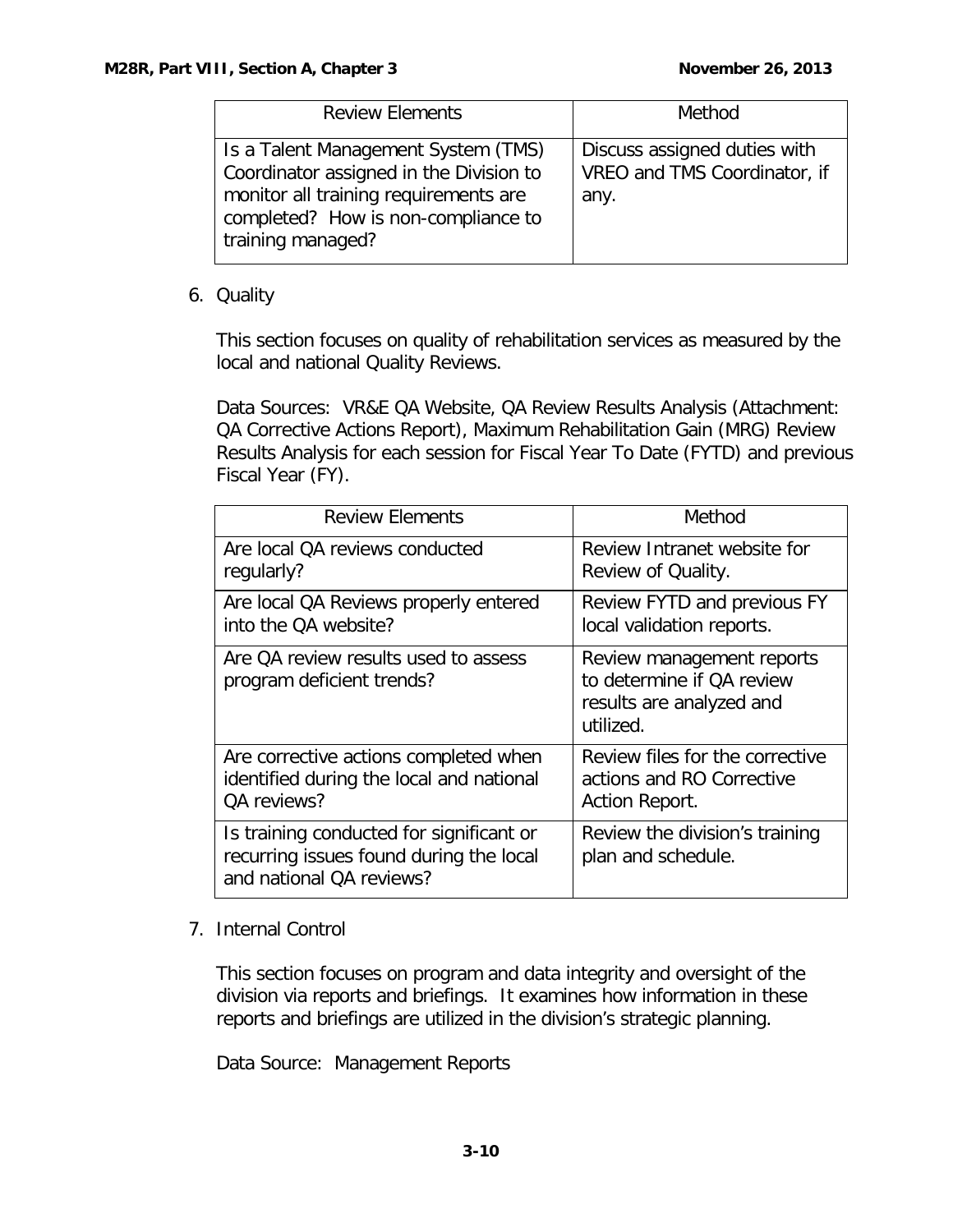| <b>Review Elements</b>                                                                                                                          | Method                                                                                                           |
|-------------------------------------------------------------------------------------------------------------------------------------------------|------------------------------------------------------------------------------------------------------------------|
| Are reports provided to the RO Director<br>to assess how well the office is<br>performing?                                                      | Review all management<br>reports from last fiscal year to<br>present.                                            |
| Are counter measures for deficiencies<br>implemented to identify opportunities for<br>improvement?                                              | Review all management<br>reports from last fiscal year to<br>present.                                            |
| Are actions taken for improvement, such<br>as resource management, staff and<br>training development, etc., when<br>deficiencies are found?     | Review all management<br>reports from last fiscal year to<br>present.                                            |
| Are source data for the SAO reports<br>maintained so that a separate review<br>would result in consistent findings?                             | Review source data for the<br>SAO.                                                                               |
| Are system access authorities<br>appropriately established outlining the<br>appropriate commands and levels of<br>access for each staff member? | Review VAF 20-8824; VAF 20-<br>8824e; Interview ISO.                                                             |
| Are levels of access authority outlined in<br>the OFO Letter 20F-12-04 followed?                                                                | Review VAF 20-8824; VAF 20-<br>8824e; Interview ISO. Detail<br>the levels of authority for each<br>staff member. |
| Does Information Resource Management<br>(IRM) provide support for user training<br>and computer applications for the<br>division?               | Discuss with VREO and IRM                                                                                        |
| Is Cyber-Security training and other<br>required training provided to staff?                                                                    | Review training plan and<br>discuss with VREO.                                                                   |
| Are BDN and CWINRS Security guidelines<br>followed?                                                                                             | Discuss with VREO and ISO.                                                                                       |
| What action is taken when the Violation<br>Report is received in the division?                                                                  | Discuss with VREO and ISO.                                                                                       |

#### 8. Fiscal Activities

This section focuses on the division's fiscal activities and the fiscal oversight provided within and outside the division.

Data Sources: Purchase Card Statement Files, CWINRS Finance Tab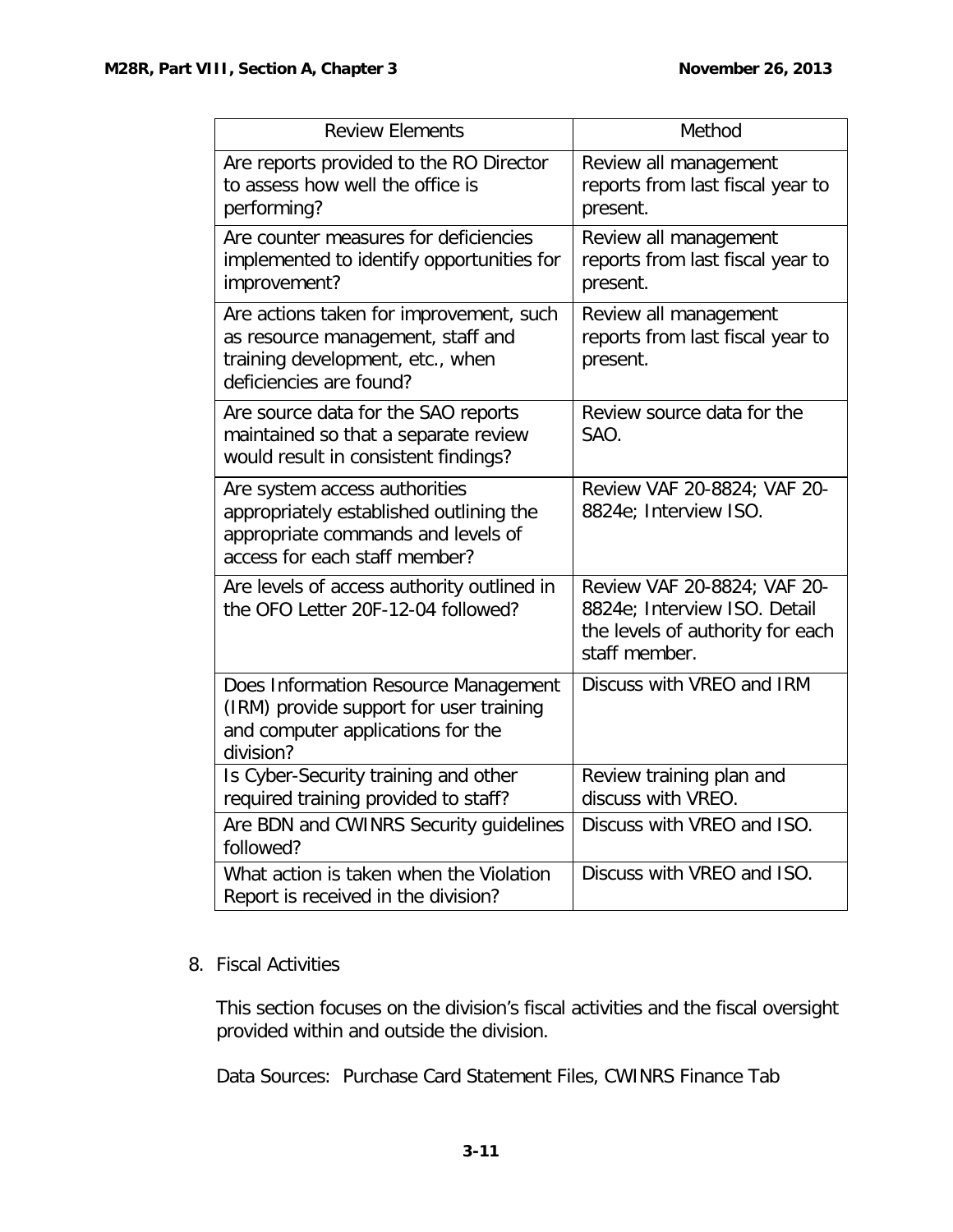| <b>Review Elements</b>                                                                                                                                                            | Method                                                                  |
|-----------------------------------------------------------------------------------------------------------------------------------------------------------------------------------|-------------------------------------------------------------------------|
| Who has been issued purchase cards?<br>What is the single purchase and monthly<br>limit?                                                                                          | <b>Interview Purchase Card</b><br>Coordinator.                          |
| Are purchase cards appropriately utilized<br>according to the set guidelines?                                                                                                     | Review purchase card<br>statements and signatures.                      |
| Who is the purchase card Approving<br>Official? Purchase Card Coordinator?                                                                                                        | <b>Interview VREO and Finance</b><br>Personnel.                         |
| Are purchase card transactions properly<br>documented and readily available for<br>audit?                                                                                         | Review purchase card log<br>sheets                                      |
| Are purchase card statements reconciled<br>timely by the card holder and approved<br>by the Approving Official?                                                                   | Review purchase card<br>statement file.                                 |
| Are cost thresholds effectively<br>implemented and requests for increase<br>appropriately made?                                                                                   | <b>Review Cost Threshold</b><br>Statement and requests for<br>increase. |
| Are purchase card transactions<br>appropriately documented in CWINRS?                                                                                                             | Review CWINRS Finance Tab.                                              |
| Who processes Chapter 31 invoices from<br>training facilities, contractors and other<br>vendors for payment?                                                                      | Interview VREO and<br>appropriate staff.                                |
| Are invoices timely reviewed and<br>approved for payment by the case<br>managers?                                                                                                 | Review invoices.                                                        |
| Are voucher payments properly<br>documented in CWINRS and paid<br>through FMS?                                                                                                    | <b>CWINRS Financial data.</b>                                           |
| Are Revolving Fund Loans (RFL),<br><b>Employment Adjustment Allowances</b><br>(EAA), retroactive induction and<br>beneficiary travel payments processed<br>timely and accurately? | Review CER Folders; RFL files,<br>and CWINRS Finance Tab.               |
| Is the record for all RFLs kept in a<br>central file?                                                                                                                             | Review RFL file.                                                        |
| Are reasons and justifications for RFLs<br>properly documented?                                                                                                                   | <b>Review CER folders and RFL</b><br>file.                              |
| Are subsistence allowance awards<br>processed timely and accurately?                                                                                                              | Review CER folders.                                                     |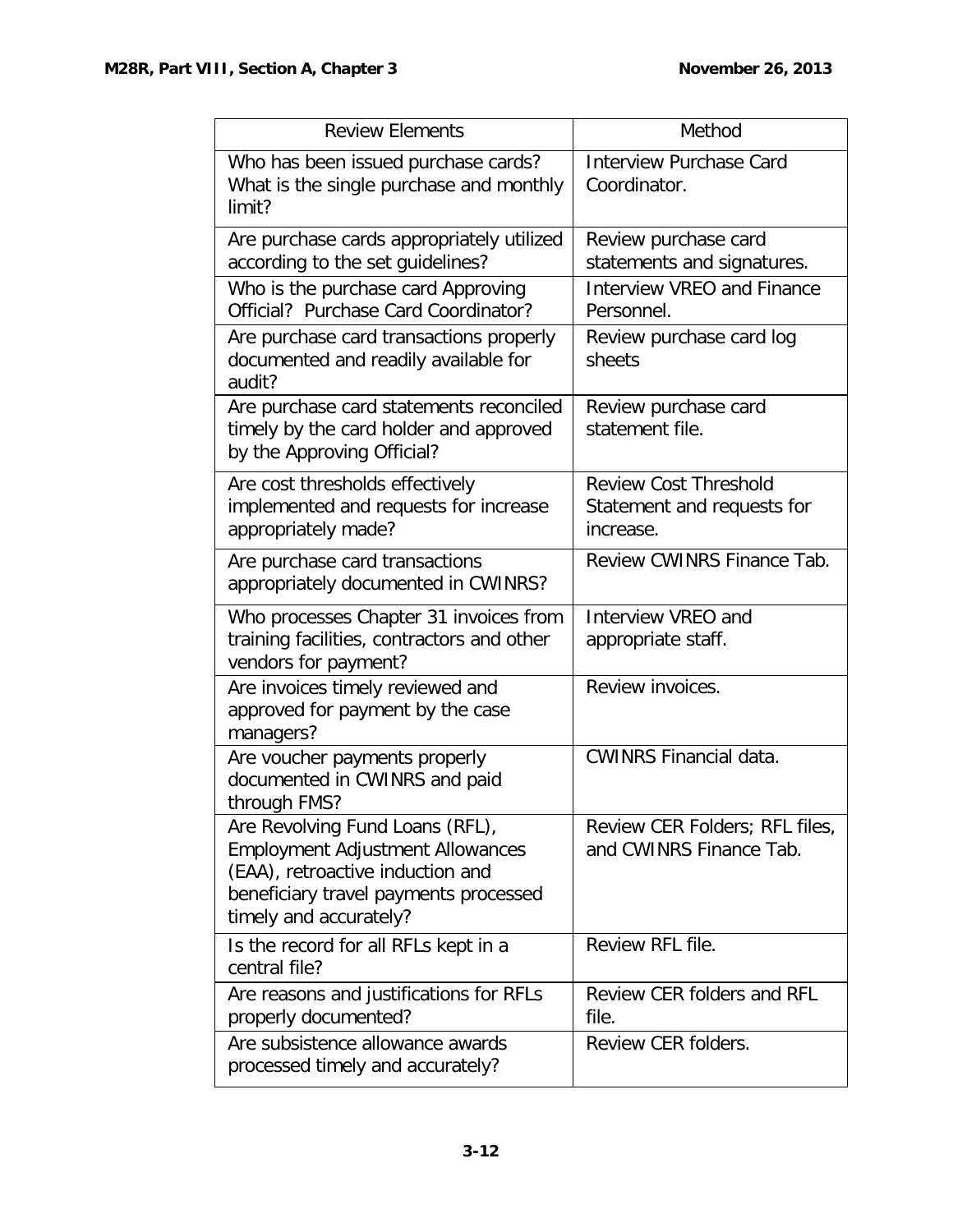| <b>Review Elements</b>                                                                                            | Method                                                                                          |
|-------------------------------------------------------------------------------------------------------------------|-------------------------------------------------------------------------------------------------|
| Are purchases for Chapter 31 books,<br>supplies and services appropriately<br>justified and documented?           | Review CER folders and<br><b>CWINRS Finance Tab.</b>                                            |
| Are computer purchases appropriately<br>made, justified and documented in the<br><b>CER Folder and in CWINRS?</b> | Review CER folders and<br><b>CWINRS Finance Tab.</b>                                            |
| Is there signed documentation to verify<br>that supplies and equipment were<br>received by the Veteran?           | Review CER folders and<br><b>CWINRS Finance Tab.</b>                                            |
| What audit procedures are in place to<br>provide oversight to purchase card and<br>voucher processing activities? | Review youchers and<br>purchase card statements.<br>Discuss with VREO and<br>Finance personnel. |

#### 9. Contracting Activities

This topic focuses on review of contracting activities, such as contract agreements, disbursement and insuring station's adherence to contracting guidelines to include the VetSuccess Contracts.

Data Sources: Contracts, Letters of Agreement; Delegations of Authority; Contracting Officer Representative (COR) Certificates of Completion; Centralized Administrative Accounting Transaction System (CAATS) Reports; Contract Files; Web-Enabled Approval Management System (WEAMS); Electronic Contract Management System (eCMS)

| <b>Review Elements</b>                                            | Method                                                                                                                                                                                                                   |
|-------------------------------------------------------------------|--------------------------------------------------------------------------------------------------------------------------------------------------------------------------------------------------------------------------|
| Are contracts or letters of agreement<br>appropriately developed? | Review division contract files<br>for implementation of the<br>contracts and agreement.<br>The files include the<br>VetSuccess contracts and<br>local contracts such as<br>tutorial, Special Employer<br>Incentive, etc. |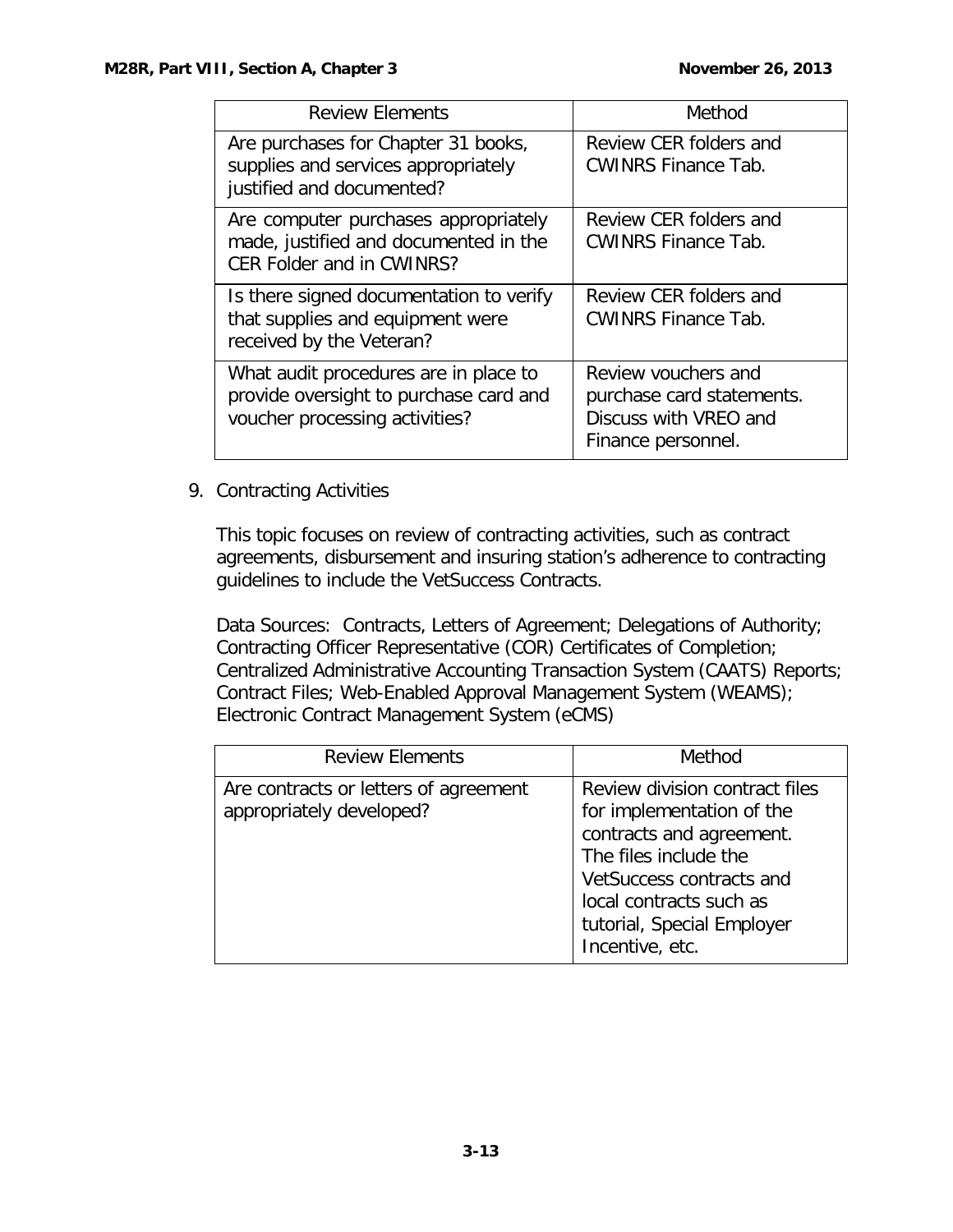| <b>Review Elements</b>                                                                                                     | Method                                                                                                                                     |
|----------------------------------------------------------------------------------------------------------------------------|--------------------------------------------------------------------------------------------------------------------------------------------|
| Is a master contract file maintained<br>for each contract with the<br>appropriate documentations?                          | Review the division's<br>contract file for<br>implementation of                                                                            |
| Executed contract to include signed<br>Standard Form 1449, solicitation and<br>price $list(s)$                             | agreement in accordance<br>with the VR&E Contract file<br>Maintenance.                                                                     |
| <b>Copies of Authorizations for Services</b><br>(referrals)                                                                |                                                                                                                                            |
| <b>COR Nomination to National CO</b>                                                                                       |                                                                                                                                            |
| <b>COR Delegation Letter</b>                                                                                               |                                                                                                                                            |
| <b>Quality Assurance Reports</b><br>٠                                                                                      |                                                                                                                                            |
| Past Performance Reports                                                                                                   |                                                                                                                                            |
| Trade-off documentation when higher<br>cost contractor is utilized                                                         |                                                                                                                                            |
| Market research<br>$\bullet$                                                                                               |                                                                                                                                            |
| Sole Source Justification                                                                                                  |                                                                                                                                            |
| Memo authorizing option renewal                                                                                            |                                                                                                                                            |
| Bilaterally and unilaterally signed<br>modifications                                                                       |                                                                                                                                            |
| Copy of Contractor's Insurance<br>Certificate                                                                              |                                                                                                                                            |
| Contractor's invoices or a notice in the<br>file of their electronic location                                              |                                                                                                                                            |
| Supporting documents, such as<br>Contractor's proposals and requests to<br>Contracting Officer to process<br>modifications |                                                                                                                                            |
| Are contracts and agreements<br>executed timely and reflective of<br>current fees and services?                            | Select representative sample<br>of cases and review to<br>assure provided services are<br>in compliance with the<br>terms of the contract. |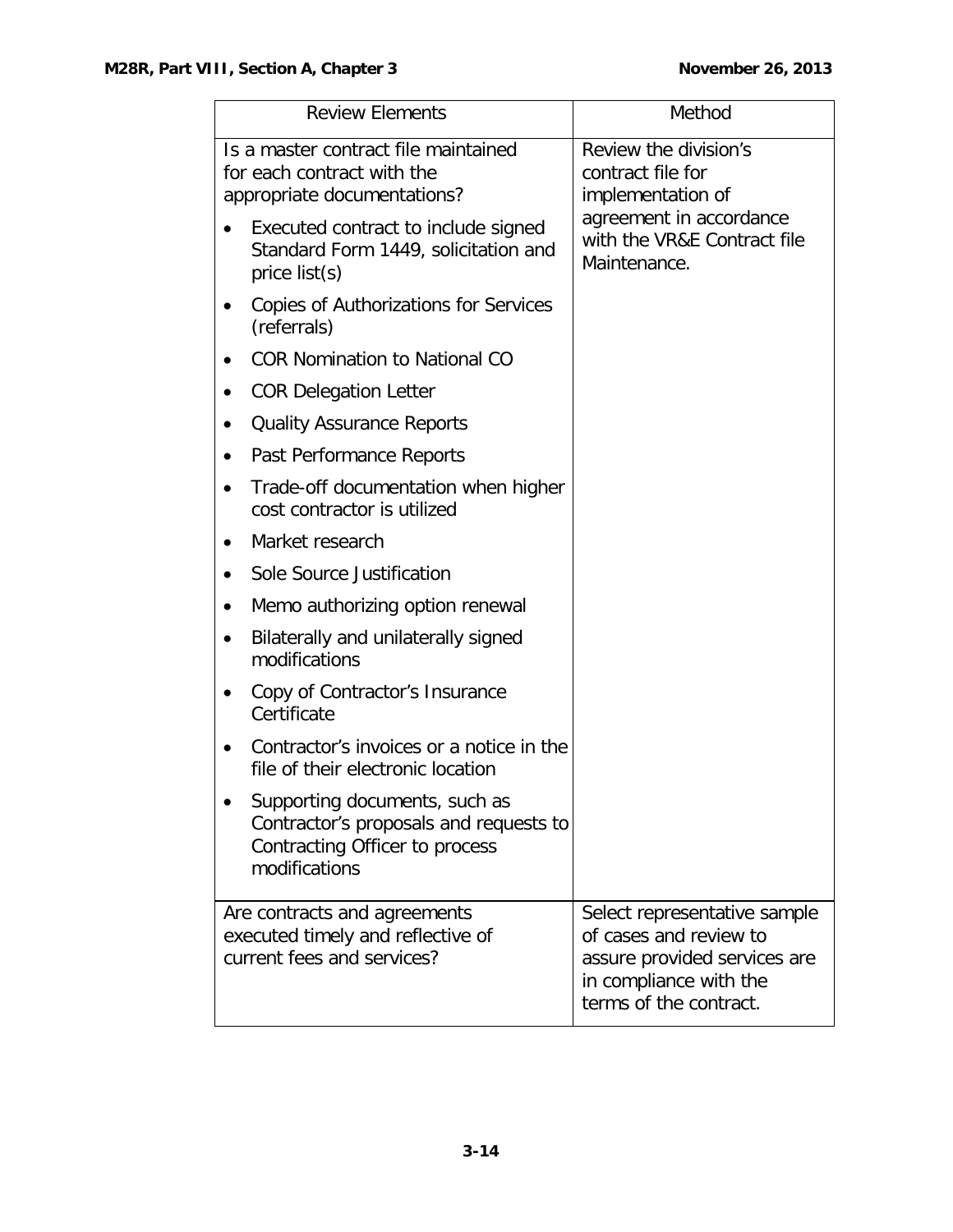| <b>Review Elements</b>                                                                                                                                     | Method                                                                                                                                                                         |
|------------------------------------------------------------------------------------------------------------------------------------------------------------|--------------------------------------------------------------------------------------------------------------------------------------------------------------------------------|
| Do employees have appropriate COR<br>Training?                                                                                                             | Review COR certificates of<br>completion, and delegations of<br>authority for employees<br>involved with contracting<br>activities.                                            |
| Are contracted services provided in<br>compliance with the terms and<br>conditions of the contract?                                                        | Review contract files to<br>determine if provided services<br>are in compliance with the<br>terms of the contract and<br>reviews of completed work are<br>properly documented. |
| How many and what types of contractual<br>services are currently in place for the<br>VetSuccess contracts and local contracts?                             | Review contract files to<br>determine the number and<br>types of services procured.                                                                                            |
| Are payments made within the<br>established budget limits?                                                                                                 | <b>Review CWINRS and contract</b><br>files to determine if payments<br>are within the established<br>budget limits.                                                            |
| Are contracts accurately obligated and<br>paid in CWINRS?                                                                                                  | Review contract files to verify<br>accuracy of obligation and<br>payments are entered in<br>CWINRS.                                                                            |
| Are contracting activities properly<br>documented in CWINRS and CER folder<br>to avoid duplication of services such as<br>contracting CH36 services, etc.? | Review CWINRS/CER folders.                                                                                                                                                     |
| Are contractors paid in accordance with<br>the Prompt Payment Act? If there is<br>disparate payment, explain.                                              | <b>Review Federal Acquisition</b><br>Regulation (FAR) 52.232-25<br>Prompt Payment Act at<br>www.arnet.gov/far.                                                                 |
| Do the Contracting Officer and COR<br>provide appropriate guidance and<br>oversight in compliance with VR&E<br>guidance?                                   | <b>Review CWINRS and contract</b><br>files.                                                                                                                                    |
| Is the station complying with the<br>procedures for requesting waivers for<br>local procurements over \$25,000?                                            | <b>Review CWINRS and contract</b><br>files to ensure compliance<br>appropriate guidelines.                                                                                     |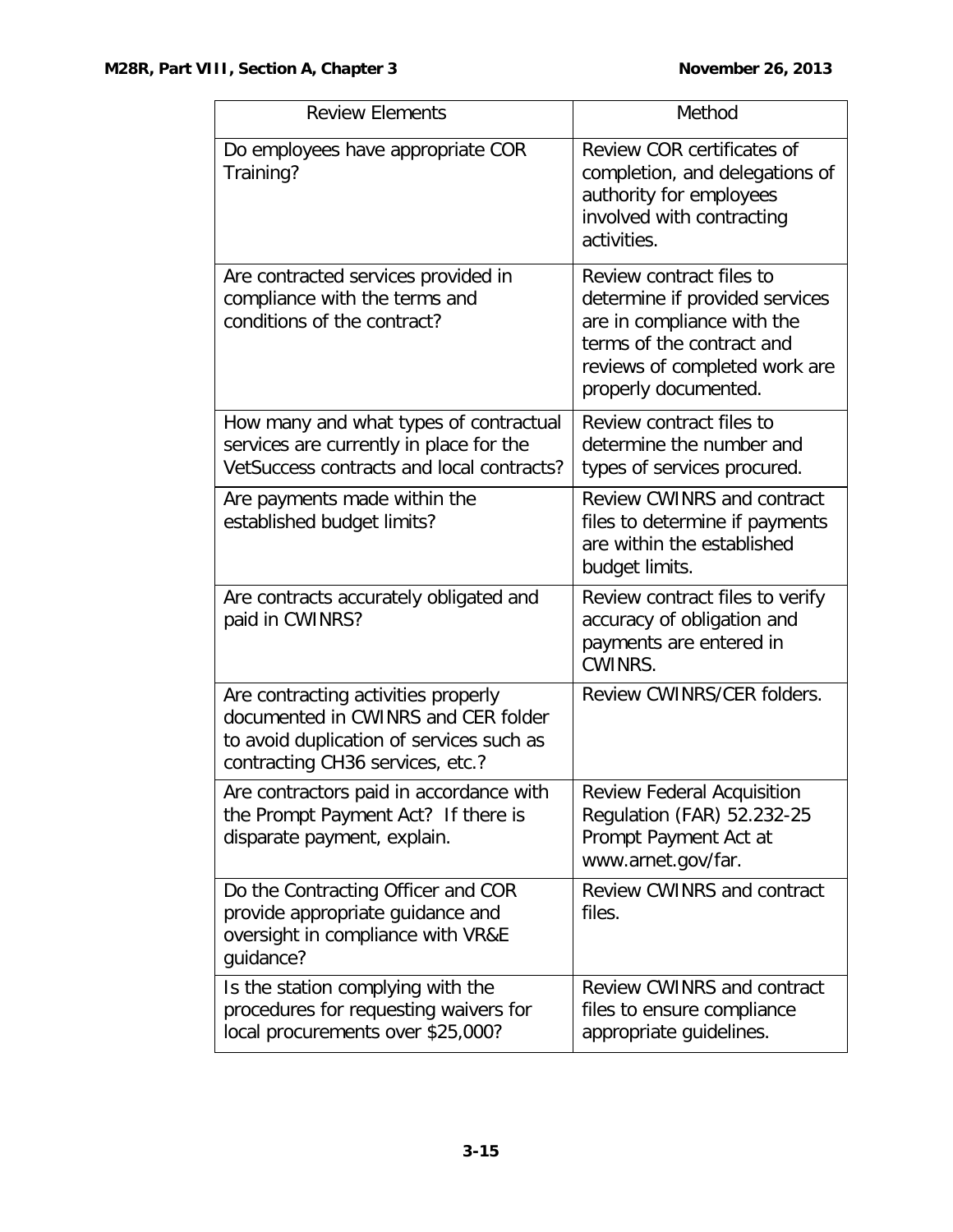| <b>Review Elements</b>                                                                                                                                          | Method                                                                                                        |
|-----------------------------------------------------------------------------------------------------------------------------------------------------------------|---------------------------------------------------------------------------------------------------------------|
| Are facilities and contractors<br>appropriately designated in CWINRS and<br>WEAMS?                                                                              | <b>Review CWINRS and contract</b><br>files to ensure compliance with<br>appropriate guidelines.               |
| Are appropriate cost codes and Budget<br>Object Codes (BOC) being utilized?                                                                                     | Review CWINRS and contract<br>files to ensure compliance with<br>appropriate guidelines.                      |
| Are task orders, referrals, payment<br>tracking in CWINRS and payment<br>processing with CAATS being completed<br>per the contract and Finance<br>requirements? | <b>Review CWINRS and contract</b><br>files to ensure compliance with<br>contract and Finance<br>requirements. |
| Are contracts over \$3,000 entered into<br>the Federal Procurement Data System<br>(FPDS), and contracts over \$25,000<br>entered into eCMS?                     | In accordance with VBA letter<br>20-09-23, Maintenance of<br><b>Acquisition Files.</b>                        |

# 10.Working Relationships

This topic focuses on VR&E Division's effective working relationship within the RO and other federal and state agencies.

| <b>Review Elements</b>                                                                                                                                                                                                   | Method                                                                                                                                 |
|--------------------------------------------------------------------------------------------------------------------------------------------------------------------------------------------------------------------------|----------------------------------------------------------------------------------------------------------------------------------------|
| Is a working relationship established with<br>the Veterans Service Organizations<br>(VSO), such as, Disabled American<br>Veterans, Paralyzed Veterans of America,<br>Veterans of Foreign Wars, American<br>Legion, etc.? | Interview VREO and VSO<br>representatives. Review CER<br>folders to see if VSOs are<br>notified of adverse actions<br>taken.           |
| Is a working relationship established with<br>the VA Medical Center?                                                                                                                                                     | Interview VREO and case<br>managers.                                                                                                   |
| Is a working relationship established with<br>the Veterans Service Center (VSC)?                                                                                                                                         | Interview VREO and VSC<br>Manager. Review Chapter 31<br>application processing<br>procedures.                                          |
| Is a working relationship established with<br>the state?                                                                                                                                                                 | Interview VREO to evaluate<br>relationship with State<br>Department of Vocational<br>Rehabilitation, State<br>Employment Service, etc. |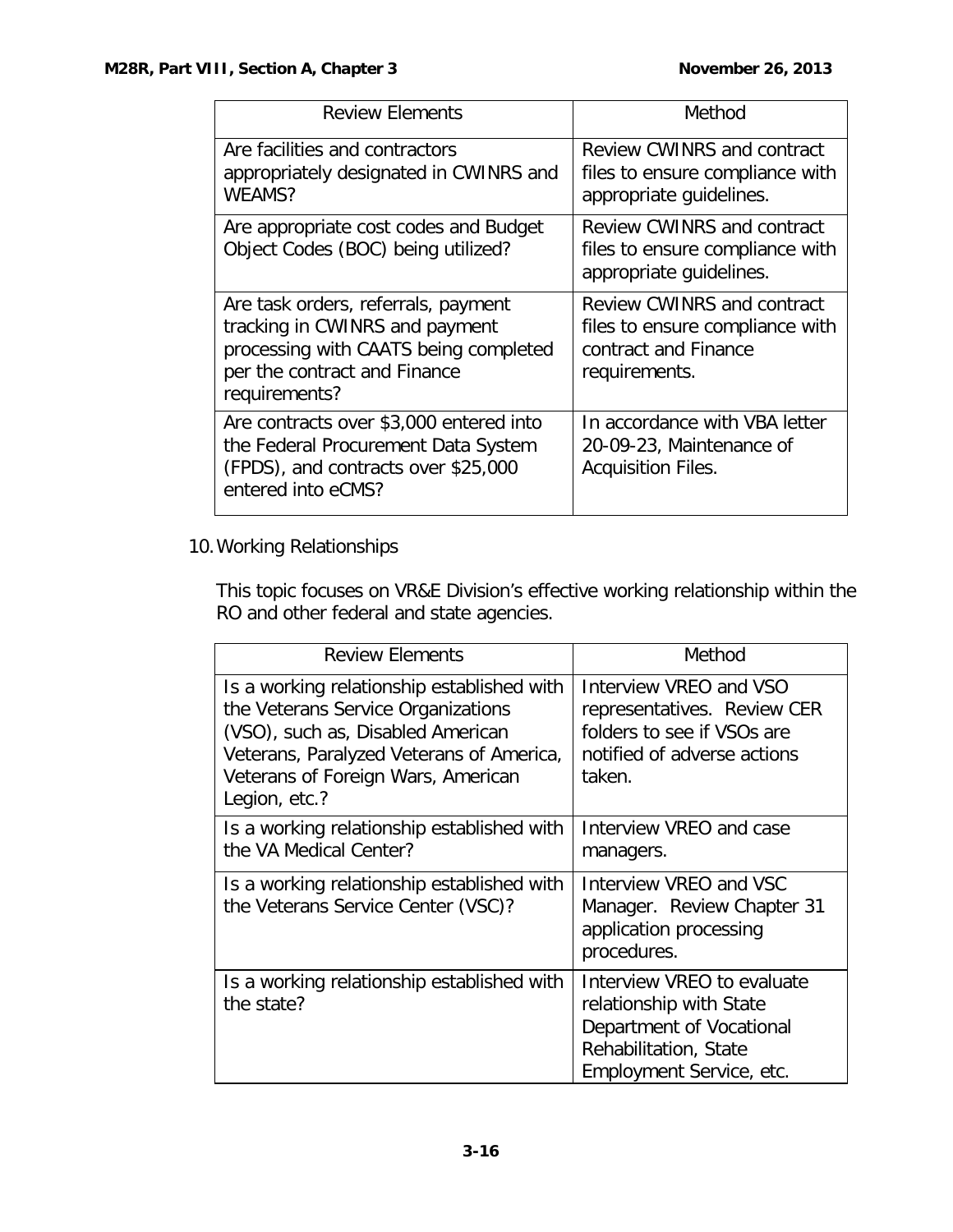| <b>Review Element</b>                                                                                                                                                                                                                       | Method                                                                                                        |
|---------------------------------------------------------------------------------------------------------------------------------------------------------------------------------------------------------------------------------------------|---------------------------------------------------------------------------------------------------------------|
| Is there an existing Memorandum of<br>Agreement (MOA) with the Department<br>of Labor and VR&E?                                                                                                                                             | Review MOA. Interview the<br>DVOP representative and/or<br>Local Veteran Employment<br>Representative (LVER). |
| Is a working relationship established with<br>other federal agencies, e.g., Social<br>Security Administration and other<br>agencies, such as Small Business<br>Administration (SBA), Service corps of<br><b>Retired Executives (SCORE)?</b> | Interview VREO and review<br>MOA file, if there is any.                                                       |
| Are working relationships established<br>with employers?                                                                                                                                                                                    | Interview EC. Review CER<br>folders.                                                                          |
| Are working relationships established<br>with other private sector entities, e.g.<br>Faith-based initiatives, Helmets to<br>Hardhats, etc.                                                                                                  | Interview EC. Review CER<br>folders.                                                                          |

<span id="page-17-0"></span>b. Service Delivery

The section examines each individual office's processes or procedures for delivery of quality and timely services to the Veterans. This is conducted through the selected case reviews.

Note: The case reviews for the site visit are not conducted in the same manner as the STAR Reviews performed in the QA Program. These reviews primarily focus on examining the office's processes and procedures.

1. Motivation and Outreach Activities

This topic focuses on VR&E Division's implementation of motivation and outreach activities.

Data Sources: VETSNET Operational Report (VOR), Share, CWINRS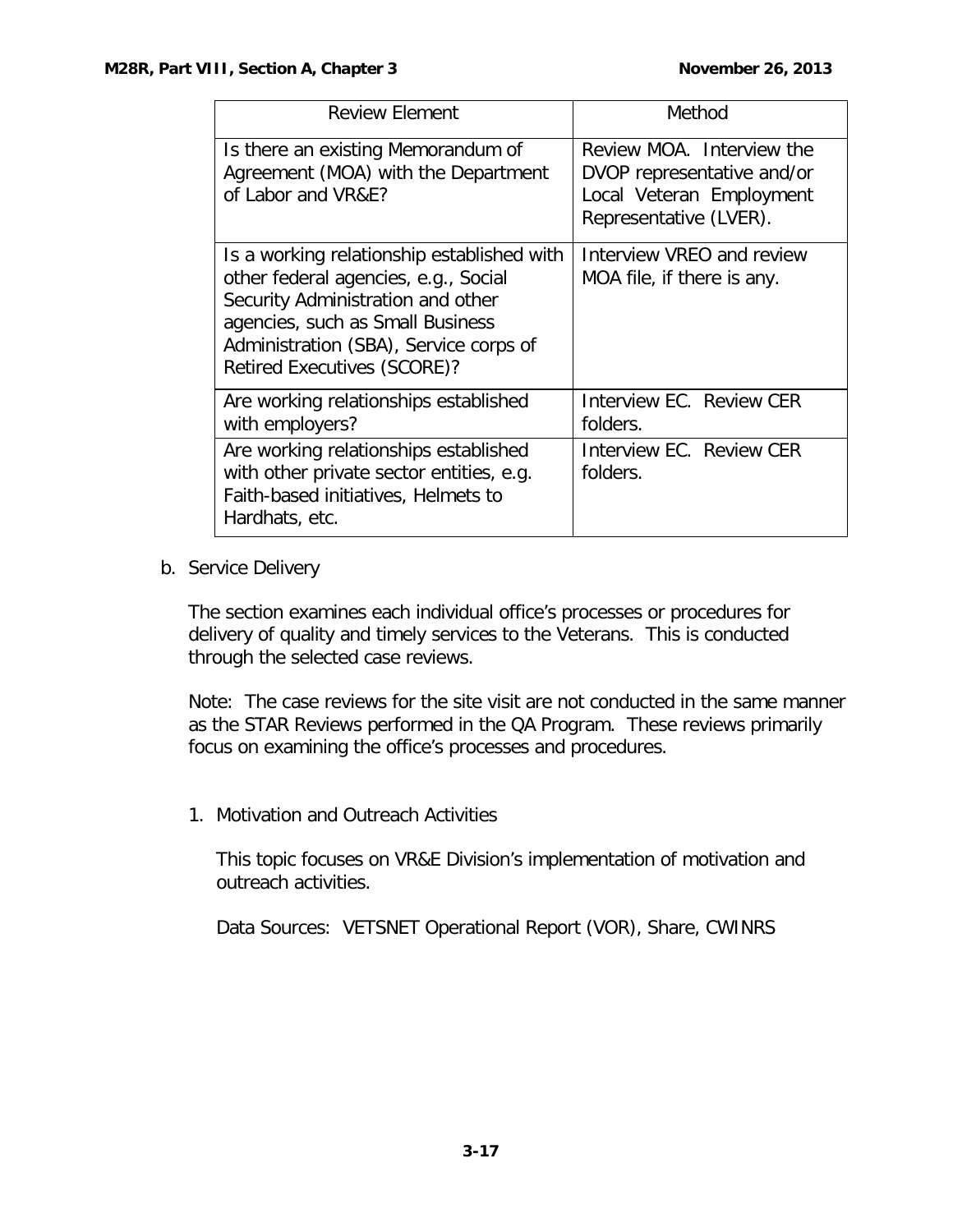| <b>Review Elements</b>                                                                                                                                                                                                                                              | Method                                                                                                                             |
|---------------------------------------------------------------------------------------------------------------------------------------------------------------------------------------------------------------------------------------------------------------------|------------------------------------------------------------------------------------------------------------------------------------|
| Are there military installations in the RO<br>jurisdiction? Are Transition Assistance<br>Program (TAP) activities conducted within<br>the office's jurisdiction?                                                                                                    | Discuss the TAP activities<br>conducted within the RO<br>jurisdiction.                                                             |
| Does the division monitor the pending<br>810 diary codes in the VOR monthly?<br>Are the 810 codes cleared timely in<br>Share when an application is submitted<br>prior to the control date?                                                                         | Discuss the process with VREO<br>and the staff member<br>responsible for updating the<br>VOR.                                      |
| Are the Operation Enduring Freedom/<br>Operation Iraqi Freedom (OEF/OIF) and<br>Operation New Dawn (OND) processing<br>given priority in the office?                                                                                                                | Discuss with VREO the<br>completion of application<br>processing and case<br>management for Veterans<br>designated as OEF/OIF/OND. |
| Is the Coming Home to Work (CHTW)<br>program set up to provide transition<br>assistance to hospitalized<br>Servicemembers at military treatment<br>facilities and VA medical centers?                                                                               | Discuss with VREO the<br>activities and processes<br>associated with the CHTW<br>program.                                          |
| Are requests for educational and<br>vocational counseling services under<br>Chapter 36, processed timely? Are<br>counseling services conducted by VR&E<br>staff or by VA contractors? If, provided<br>by contractors, describe the level of<br>quality of services. | Discuss with VREO the<br>counseling services. Review<br>the Chapter 36 counseling<br>folders                                       |
| Is there a VetSuccess on Campus (VSOC)<br>representative assigned from this office?<br>Describe the responsibilities and<br>location(s) of the campus.                                                                                                              | Discuss with VREO and the<br>VSOC representative the<br>designated responsibilities.                                               |
| What is the division's no-show rate?                                                                                                                                                                                                                                | Calculate the no-show rate.<br>Discuss contact/scheduling<br>procedures with VREO and<br>responsible staff members.                |
| Are efforts made to contact Veterans to<br>remind them of counseling or initial<br>evaluation appointments?                                                                                                                                                         | Review CER folders and<br>review scheduling practices.                                                                             |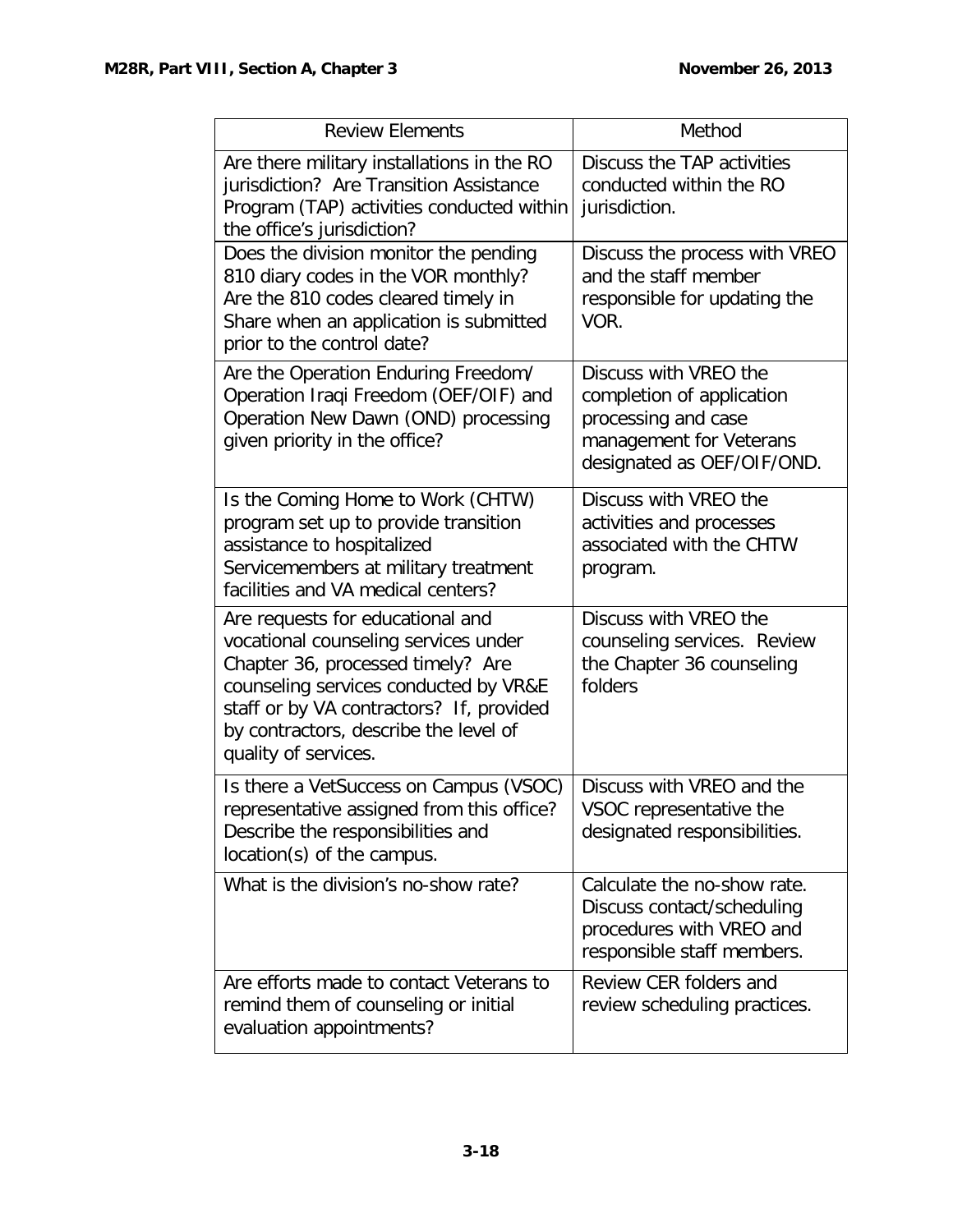| <b>Review Elements</b>                                                                                                                                                              | Method                                                                               |
|-------------------------------------------------------------------------------------------------------------------------------------------------------------------------------------|--------------------------------------------------------------------------------------|
| Are specialized outreach efforts<br>conducted for transitioning and<br>hospitalized Servicemembers through the<br>following activities?                                             | Discuss with VREO each<br>activity and associated VR&E<br>role and responsibilities. |
| Post Deployment Health Reassessment<br>(PDHRA)                                                                                                                                      |                                                                                      |
| Yellow Ribbon Reintegration Program<br>(YRRP)                                                                                                                                       |                                                                                      |
| Integrated Disability Evaluation                                                                                                                                                    |                                                                                      |
| System (IDES)                                                                                                                                                                       |                                                                                      |
| <b>VSOC</b>                                                                                                                                                                         |                                                                                      |
| Are attempts for follow-up contacts<br>made to Veterans in Interrupted (INT)<br>status? Are these contacts made<br>timely, ongoing, and documented in<br>Veterans' counseling file? | Review cases in INT status.                                                          |

2. Eligibility Determination

This section focuses on vocational rehabilitation claims processing to ensure timeliness in processing.

Data Sources: Intranet Reports, CWINRS

| <b>Review Elements</b>                                                                                                        | Method                                                                                            |
|-------------------------------------------------------------------------------------------------------------------------------|---------------------------------------------------------------------------------------------------|
| Is the automated General Eligibility<br>Determination (GED) processing<br>performed within the VR&E division?                 | Discuss Ch <sub>31</sub> claims<br>processing with responsible<br>staff member. Review<br>CWINRS. |
| Are the CEST and CAUT commands<br>appropriately assigned to staff members?                                                    | Interview VR&E Officer, ISO.                                                                      |
| What is the average number of days to<br>process an application using GED?                                                    | Review Intranet Report (End<br>Product [EP] 719). Review<br><b>CER folders</b>                    |
| What is the average number of days to<br>process an application for a<br>memorandum rating?                                   | Review Intranet Report (EP<br>095, 295, 719).                                                     |
| If there is a delay in the application<br>processing, in what area does the delay<br>occur, e.g., VR&E, Service Center, etc.? | <b>CER Folder review, CWINRS</b><br>intranet reports                                              |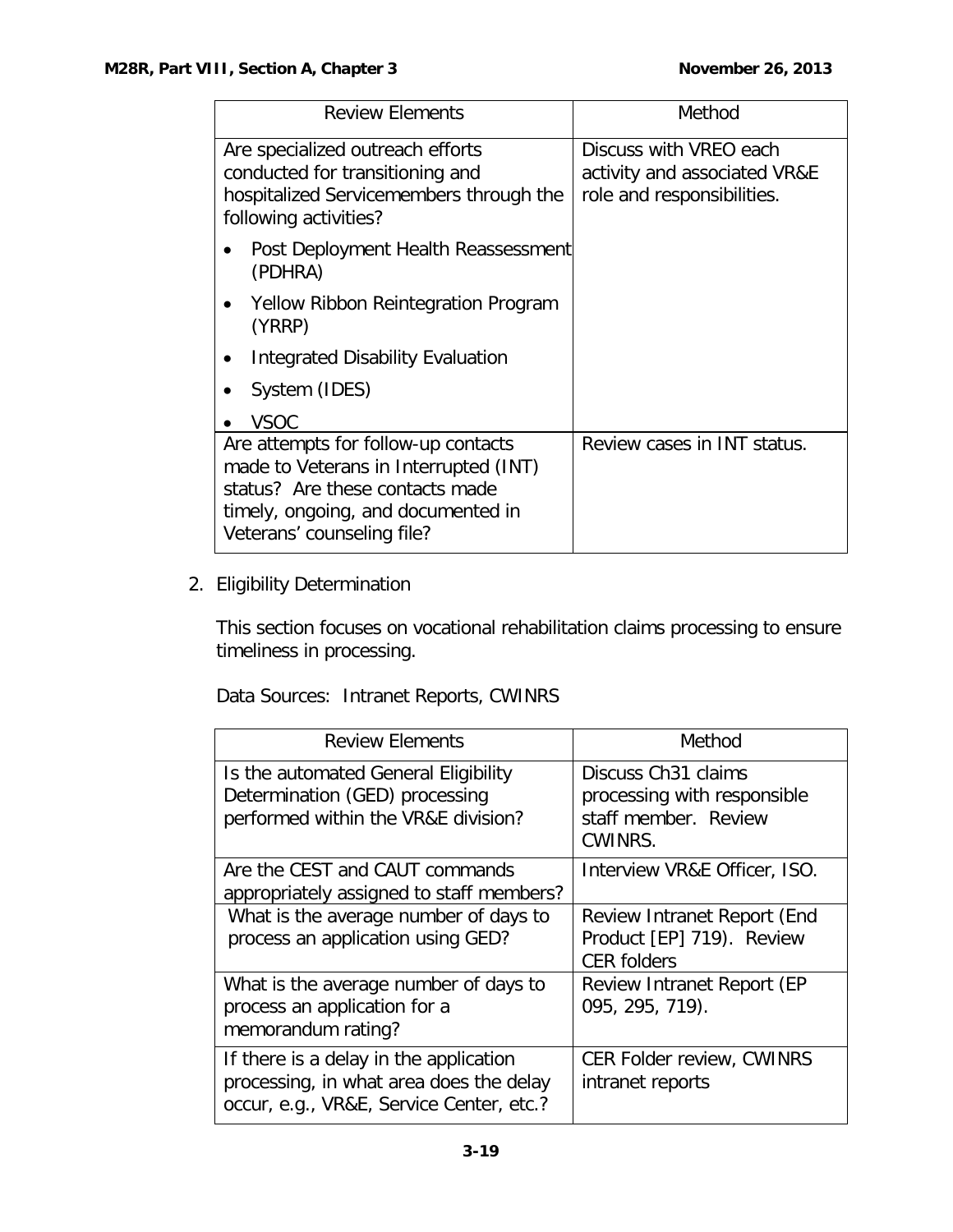3. Initial Evaluation

This section focuses on initial evaluation process to ensure timeliness and appropriateness in determination of entitlement.

## Data Source: Monthly Operations Report (MOR), CER folders

| <b>Review Elements</b>                                                                | Method                                                                                        |
|---------------------------------------------------------------------------------------|-----------------------------------------------------------------------------------------------|
| What is the average number of days for<br>clearing pending issue 719?                 | Review number of days to<br>notification of entitlement<br>determination from current<br>MOR. |
| Is Veteran notified when the entitlement<br>determination is made?                    | Review cases with completed<br>entitlement determination.                                     |
| Are entitlement determinations correct?                                               | Review cases with completed<br>entitlement determination.                                     |
| Are entitlement determinations<br>adequately documented?                              | Review cases with completed<br>entitlement determination.                                     |
| Is a Transferable Work Skills analysis<br>used in the evaluation?                     | Review cases with completed<br>entitlement determination.                                     |
| Is an assessment of the Veteran's<br>interests, abilities and aptitudes<br>conducted? | Review cases with completed<br>entitlement determination.                                     |

4. Extended Evaluation

This topic focuses on the process to determine feasibility of Veteran to achieve a vocational goal.

Data Source: CER folders

| <b>Review Elements</b>                                                                                                                                   | Method                                              |
|----------------------------------------------------------------------------------------------------------------------------------------------------------|-----------------------------------------------------|
| Are the reasons for utilizing extended<br>evaluation properly justified?                                                                                 | Review cases in Extended<br>Evaluation (EE) status. |
| Is the reason for decision concerning<br>feasibility properly explained and well<br>documented?                                                          | Review cases in EE status.                          |
| Are appropriate extended evaluation<br>services prescribed to determine whether<br>it is reasonably feasible for Veteran to<br>pursue a vocational goal? | Review cases in EE status.                          |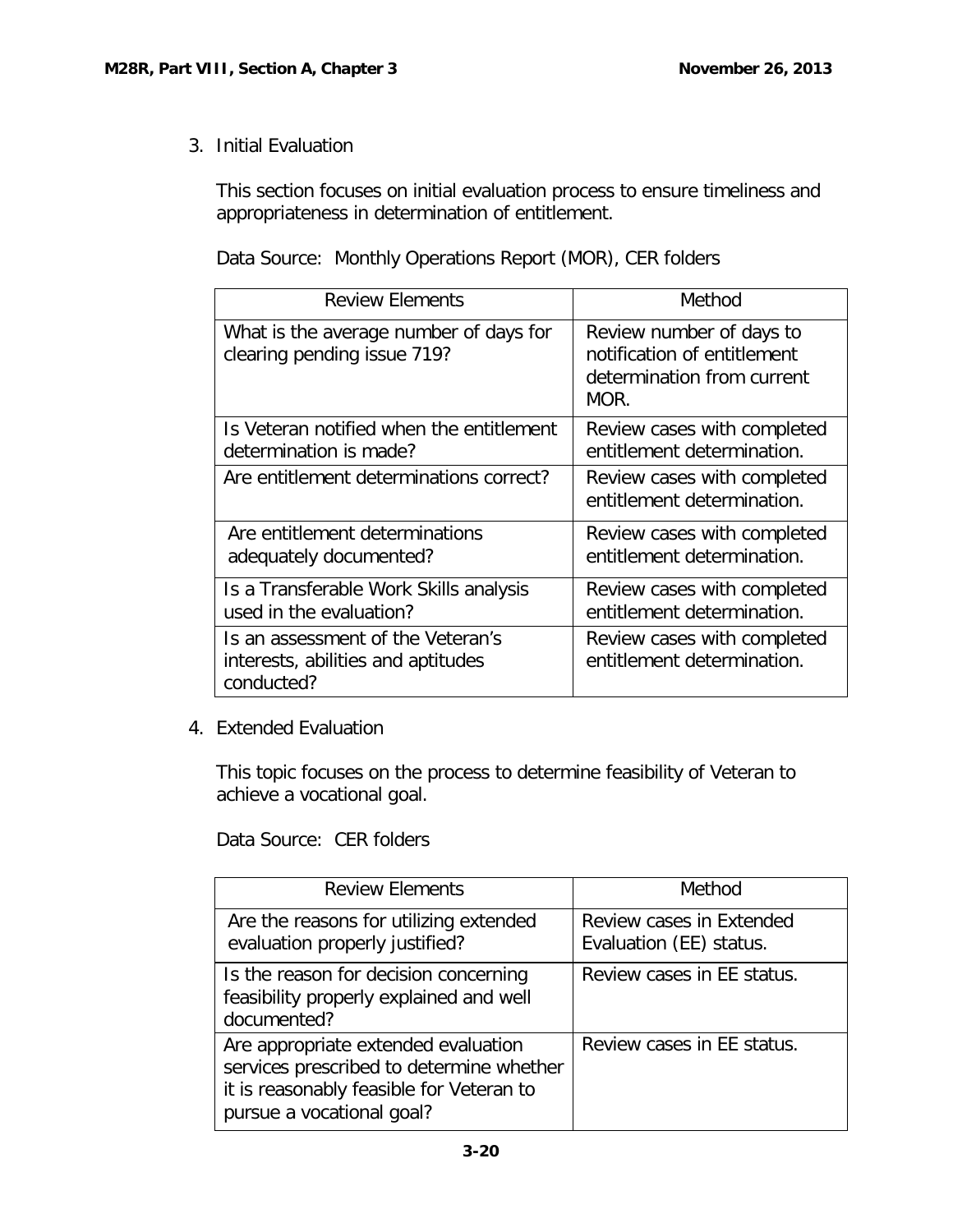| <b>Review Elements</b>                                                                                             | Method                     |
|--------------------------------------------------------------------------------------------------------------------|----------------------------|
| Are appropriate Extended Evaluation<br>services outlined in the Individualized<br>Extended Evaluation Plan (IEEP)? | Review cases in EE status. |
| Are Veterans receiving Extended<br>Evaluation services appropriately<br>supervised?                                | Review cases in EE status. |

## 5. Rehabilitation Planning

This section focuses on the processes the case manager utilizes to develop appropriate individualized plan of services with a vocational goal.

## Data Source: CER folders

| <b>Review Elements</b>                                                                                                            | Method                                                                                                                                              |
|-----------------------------------------------------------------------------------------------------------------------------------|-----------------------------------------------------------------------------------------------------------------------------------------------------|
| Is information adequately developed to<br>plan rehabilitation services to meet the<br>Veteran's needs?                            | Review cases in Rehabilitation<br>To the point of Employability<br>(RTE) status; discuss local<br>processes in developing a<br>rehabilitation plan. |
| Does the plan outline all services<br>necessary to meet the Veteran's needs as<br>identified in the initial evaluation?           | Review cases in RTE status.                                                                                                                         |
| Has vocational exploration occurred?                                                                                              | Review cases in RTE status.                                                                                                                         |
| Are problem areas, such as, medical,<br>financial needs, accommodations and<br>academic deficiencies identified and<br>addressed? | Review cases in RTE status.                                                                                                                         |
| Are plans redeveloped as the needs of<br>the Veteran change and when there is a<br>shift in the economy?                          | Discuss with EC and case<br>managers to verify use of local<br>labor market trends in<br>developing rehabilitation plan.                            |
| Are rehabilitation plans developed to<br>correspond to the local labor market<br>trends and forecasts?                            | Review cases in Job Ready<br>(JR) status.                                                                                                           |
| Is market analysis utilized in developing<br>employment goals?                                                                    | Review cases in RTE status.                                                                                                                         |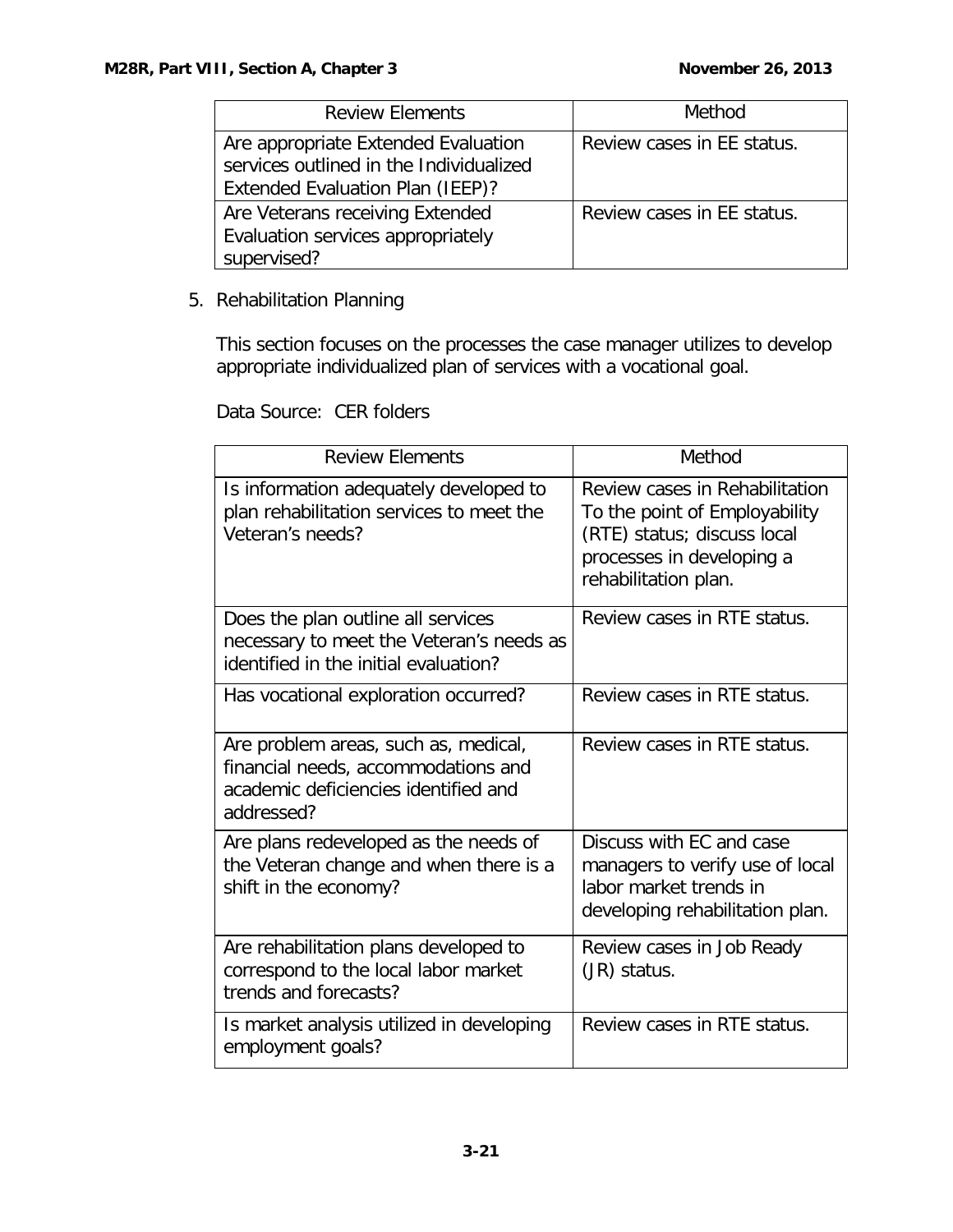6. Employment Services

This section focuses on the process the case manager uses to determine Veterans' job readiness and to assist them in obtaining a suitable employment.

| Data Source: CER folders |  |
|--------------------------|--|
|--------------------------|--|

| <b>Review Elements</b>                                                                                                                                                     | Method                                                                                        |
|----------------------------------------------------------------------------------------------------------------------------------------------------------------------------|-----------------------------------------------------------------------------------------------|
| Is Individualized Employment Assistance<br>Plan (IEAP) developed 60 days prior<br>completion of objectives of the<br>Individualized Written Rehabilitation Plan<br>(IWRP)? | Review cases in JR status;<br>discuss local processes in<br>providing employment<br>services. |
| Has the Veteran been appropriately<br>determined to be job ready and placed<br>into JR status timely?                                                                      | Review cases in JR status.                                                                    |
| Are monthly follow-up contacts made to<br>determine Veteran's job search status<br>and properly documented?                                                                | Review cases receiving<br>employment services.                                                |
| Are Veteran's job search activities<br>documented?                                                                                                                         | Review cases in JR status.                                                                    |
| What assistance does the EC provide in<br>the job search process? The DVOP?                                                                                                | Review cases in JR status.                                                                    |
| If Veteran is unable to obtain<br>employment, is a need for additional<br>services explored?                                                                               | Review cases in JR status.                                                                    |
| Is determination of suitability of<br>employment determined before Veteran<br>is declared rehabilitated                                                                    | Review cases in JR status.                                                                    |
| Are post-placement employment<br>services provided to the Veteran?                                                                                                         | Review cases in JR status.                                                                    |
| Are the days to employment accurate?                                                                                                                                       | Review cases in JR status.                                                                    |
| What practices impact the days to<br>employment?                                                                                                                           | Review cases in JR status.                                                                    |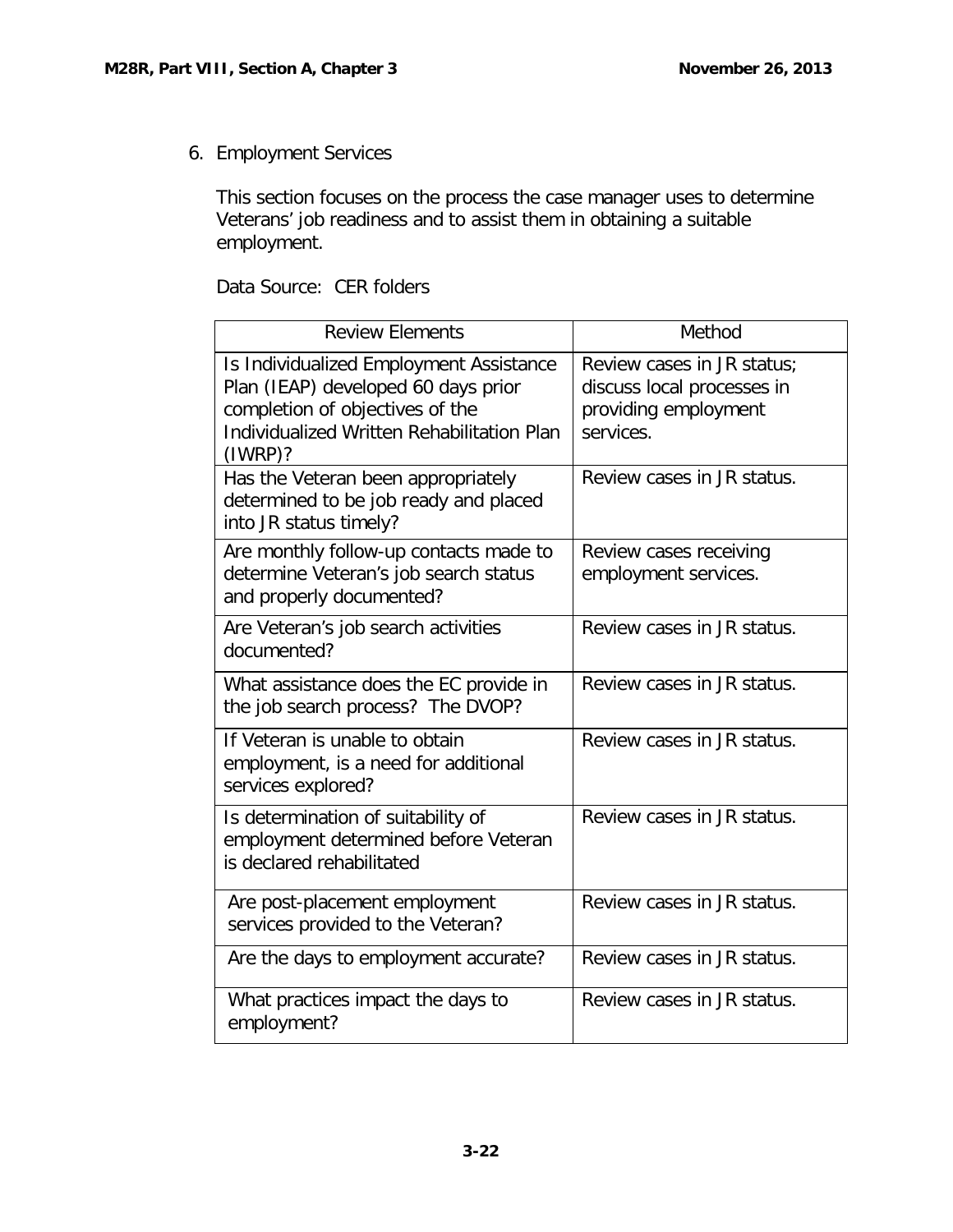7. Independent Living (IL) Services

This section focuses on the process the case manager utilizes to provide Veterans with services necessary to achieve independence in their daily living.

Data Sources: CER folders, MOR

| <b>Review Elements</b>                                                                                                                  | Method                                               |
|-----------------------------------------------------------------------------------------------------------------------------------------|------------------------------------------------------|
| Are IL plans based on comprehensive IL<br>needs assessments?                                                                            | Review cases in IL status.                           |
| Are IL objectives measurable, observable<br>and sustainable?                                                                            | Review cases in IL status.                           |
| Are IL services efficiently and timely<br>provided to meet the Veteran's needs?                                                         | Discuss local processes in<br>providing IL services. |
| Are all psychological, medical and legal<br>issues addressed in the evaluation when<br>developing an IL plan? Review IL CER<br>folders. | Review cases in IL status.                           |
| Is adequate supervision and oversight of<br>IL cases being conducted?                                                                   | Review cases in IL status.                           |
| Is station percentage of IL consistent<br>with the national average?                                                                    | <b>Review Monthly Operations</b><br>Report (MOR).    |

8. Appellate Services

This section focuses on the provision of due process to ensure that Veterans are provides with their appellate rights.

Data Sources: CER folders

| <b>Review Elements</b>                                                                                      | Method                                                                         |
|-------------------------------------------------------------------------------------------------------------|--------------------------------------------------------------------------------|
| Are Veterans properly advised of adverse<br>actions and their rights to appeal a<br>decision?               | Review cases in INT,<br>Rehabilitated (REH) and<br>Discontinued (DIS) statuses |
| Are appropriate due process procedures<br>followed upon declaration of<br>rehabilitation or discontinuance? | Review cases in REH and DIS<br>status                                          |
| Are statements of the case properly<br>prepared and provided to Veterans?                                   | Review Statement of the Case<br>(SOC) files and associated CER<br>folders.     |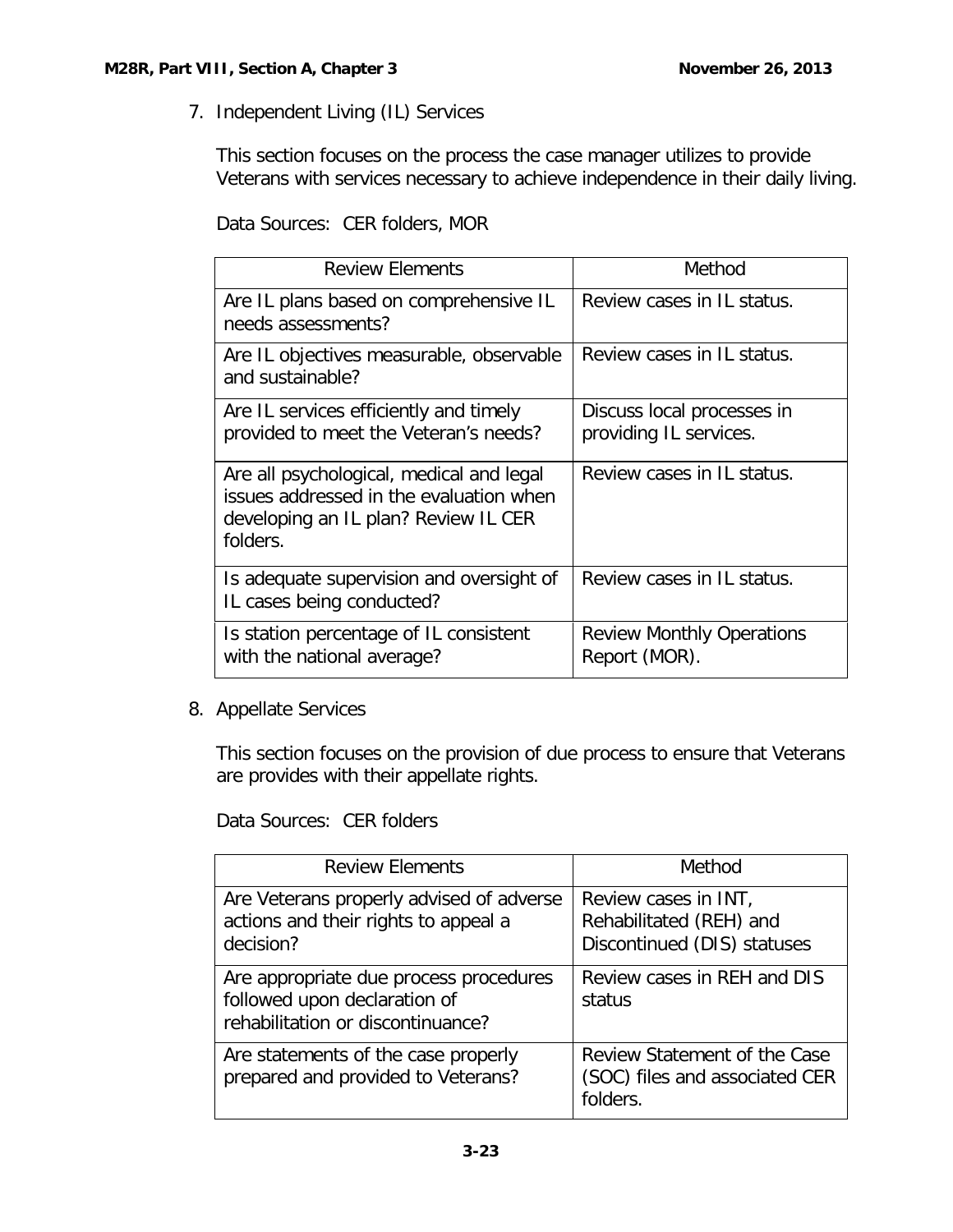| <b>Review Elements</b>                                                                                                            | Method              |
|-----------------------------------------------------------------------------------------------------------------------------------|---------------------|
| Are accredited Veterans Service<br>Organizations appropriately informed of<br>actions concerning decisions on Veterans<br>claims? | Review CER folders. |

9. Case Closures

This section focuses on procedures for placing cases in DIS status to ensure that the cases are closed appropriately.

Data Source: Current MOR

| <b>Review Elements</b>                                                                                                            | Method                                                                                                   |
|-----------------------------------------------------------------------------------------------------------------------------------|----------------------------------------------------------------------------------------------------------|
| What is the trend in days to close<br>Applicant (APP) and Evaluation and<br>Planning (EP) statuses?                               | Compare the trend in days<br>with the national average.                                                  |
| What is the disallowance rate for failure<br>to pursue a claim?                                                                   | Compare the disallowance rate<br>with the national average.                                              |
| What is the disallowance rate for non-<br>entitlement?                                                                            | Compare the disallowance rate<br>with the national average.                                              |
| What is the trend in days to close cases<br>from a plan of services? Are cases closed<br>after 60 days of the due process period? | Determine if cases are closed<br>within the 60-day period and<br>identify cases that are out of<br>line. |

#### 10.Case Status Development

This section focuses on timely and effective update in case statuses, specifically for cases in EP status, RTE status, INT status and JR status. This review is conducted to ensure that cases are maintained in the appropriate statuses and are monitored regularly.

Data Sources: Current MOR

| <b>Review Elements</b>                | Method                       |
|---------------------------------------|------------------------------|
| What is the percentage of the active  | Compare the percentage with  |
| workload in EP status?                | the national average.        |
| What is the average number of days of | Compare the average with the |
| cases in EP status?                   | national average.            |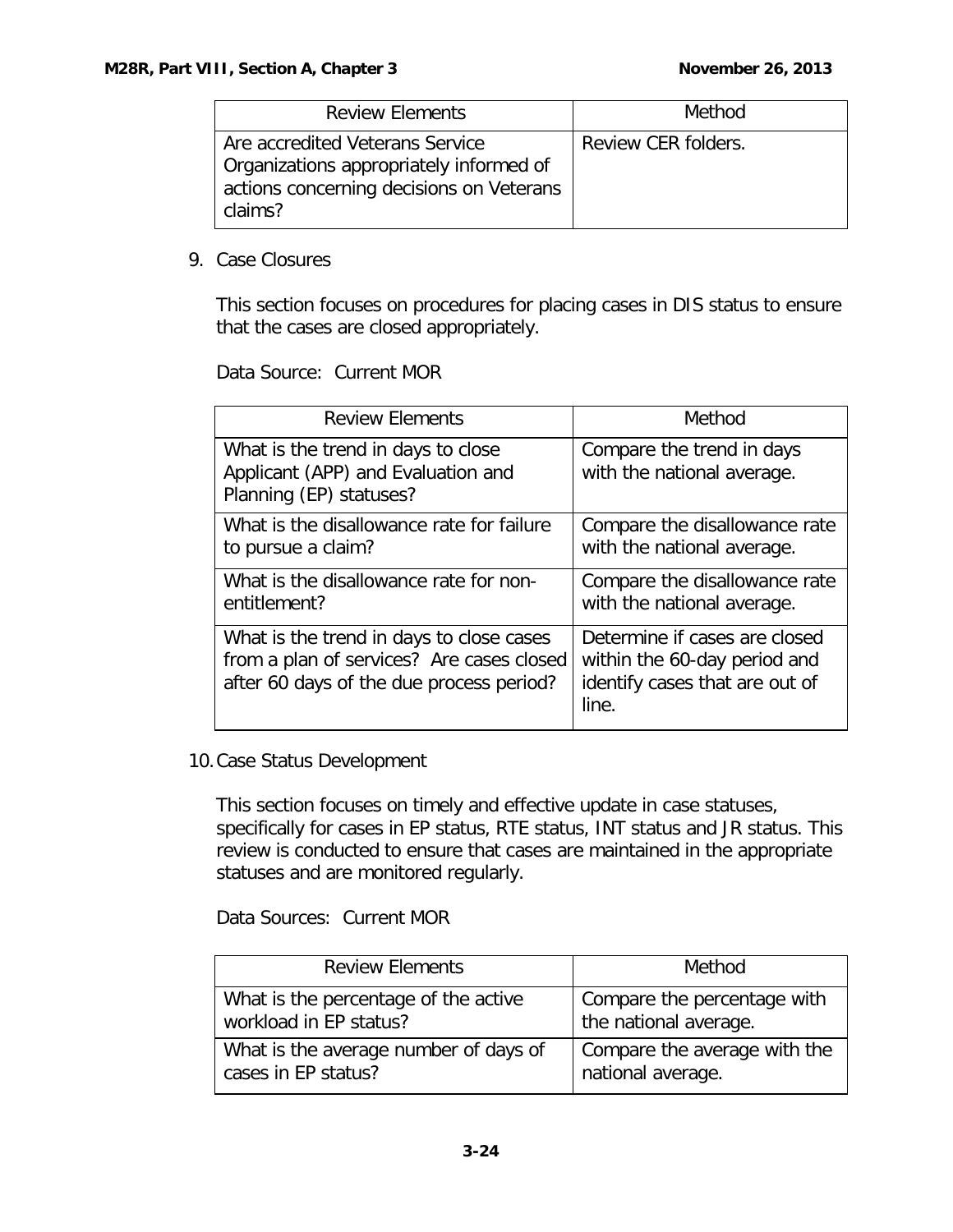| <b>Review Elements</b>                                                                                                | Method                                                                                                                                                  |
|-----------------------------------------------------------------------------------------------------------------------|---------------------------------------------------------------------------------------------------------------------------------------------------------|
| What is the percentage of cases in EP<br>status that are over 365 days?                                               | Compare the percentage with<br>the national average. If the<br>percentage appears to be out<br>of line, determine the cause<br>for the extended period. |
| What is the percentage of the active<br>workload in INT status?                                                       | Compare the percentage with<br>the national average.                                                                                                    |
| What is the average number of days of<br>cases in INT status?                                                         | Compare the average with the<br>national average.                                                                                                       |
| What is the percentage of cases in INT<br>status over 365 days?                                                       | Compare the percentage with<br>the national average. If the<br>percentage appears to be out<br>of line, determine the cause<br>for the extended period. |
| What is the percentage of the active<br>workload in JR status?                                                        | Compare the percentage with<br>the national average.                                                                                                    |
| What is the average number of days of<br>cases in JR status?                                                          | Compare the average with the<br>national average.                                                                                                       |
| What is the percentage of cases in INT<br>status over 18 months?                                                      | Compare the percentage with<br>the national average. Review<br>the cases for out-of-line<br>situation.                                                  |
| What is the percentage of cases in RTE<br>status that are not receiving subsistence<br>allowance?                     | Compare the percentage with<br>the national average.                                                                                                    |
| What is the percentage of cases in RTE<br>status that have not received subsistence<br>allowance for over six months? | Determine if placement in RTE<br>status is valid for these cases.                                                                                       |

11.Information Technology (IT)

This section focuses on IT support for the VR&E database (e.g., Benefits Delivery Network [BDN] and CWINRS) to ensure appropriate and efficient update of Veterans records.

Data Sources: BDN, CWINRS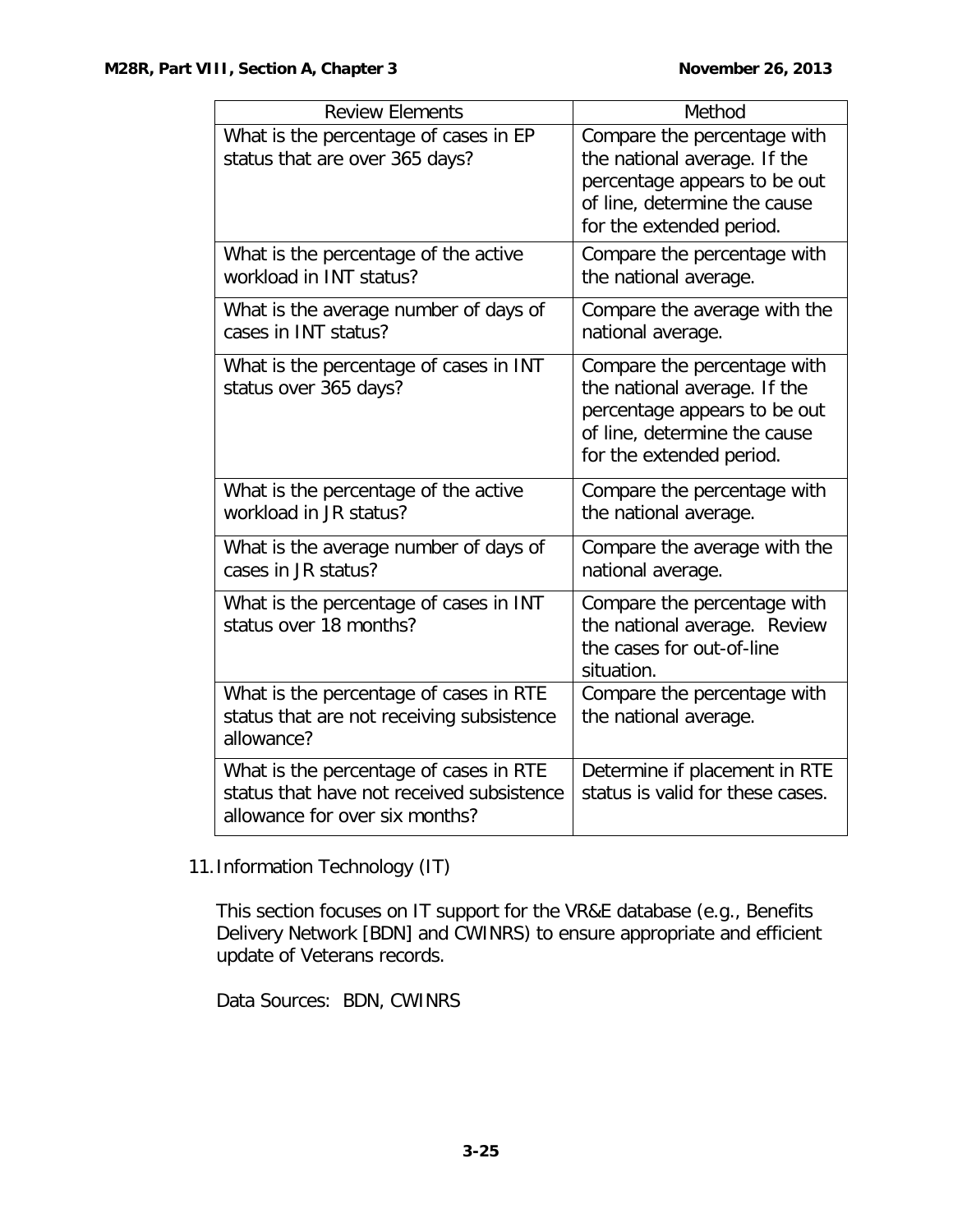| <b>Review Elements</b>                                                                                         | Method                                                                       |
|----------------------------------------------------------------------------------------------------------------|------------------------------------------------------------------------------|
| Are Ch31 Master Records and CWINRS<br>records properly established and<br>maintained?                          | Select $(\#)$ cases and review<br><b>BDN M35 screens and CWINRS</b><br>data. |
| Is the number of cases in each case<br>status in CWINRS consistent with BDN?                                   | Compare number of cases in<br>each status in BDN and in<br>CWINRS.           |
| Is the disallowance of claims for non-<br>entitlement and failure to pursue<br>appropriately processed in BDN? | Conduct CER Folder and BDN<br>review of disallowed cases.                    |
| Is CWINRS accurately and timely<br>updated?                                                                    | Review CER Folders and<br><b>CWINRS</b>                                      |
| Are case activities under different<br>programs accurately and timely entered<br>in CWINRS?                    | Review CER Folders and<br><b>CWINRS</b>                                      |

# 12.Requested Counseling

This section focuses on counseling services provided to Veterans or Servicemembers under the Chapter 36 program.

Data Sources: CWINRS – Active and archived Chapter 36 cases

| <b>Review Elements</b>                                                                                                                           | Method                                                                                                   |
|--------------------------------------------------------------------------------------------------------------------------------------------------|----------------------------------------------------------------------------------------------------------|
| How many requested counseling cases<br>have been completed in the past 12<br>months?                                                             | <b>Review CWINRS for Ch36</b><br>cases completed with and<br>without counseling within the<br>12 months. |
| How does the number of Ch36<br>applications for this office compare with<br>the national average                                                 | <b>Review CWINRS Workload</b><br>Summary for Chapter 36<br>(Local and national).                         |
| Are counseling folders properly<br>established for the Chapter 36 cases?                                                                         | Review Ch <sub>36</sub> folders.                                                                         |
| Does the date stamped on VAF 28-8832,<br><b>Education/Vocational Counseling</b><br>Application, consistent with the Applicant<br>date in CWINRS? | Review counseling folders and<br><b>CWINRS for Chapter 36 cases.</b>                                     |
| Are counseling services provided by a<br>contractor or a VR&E staff?                                                                             | Discuss with VREO regarding<br>the counseling process.                                                   |